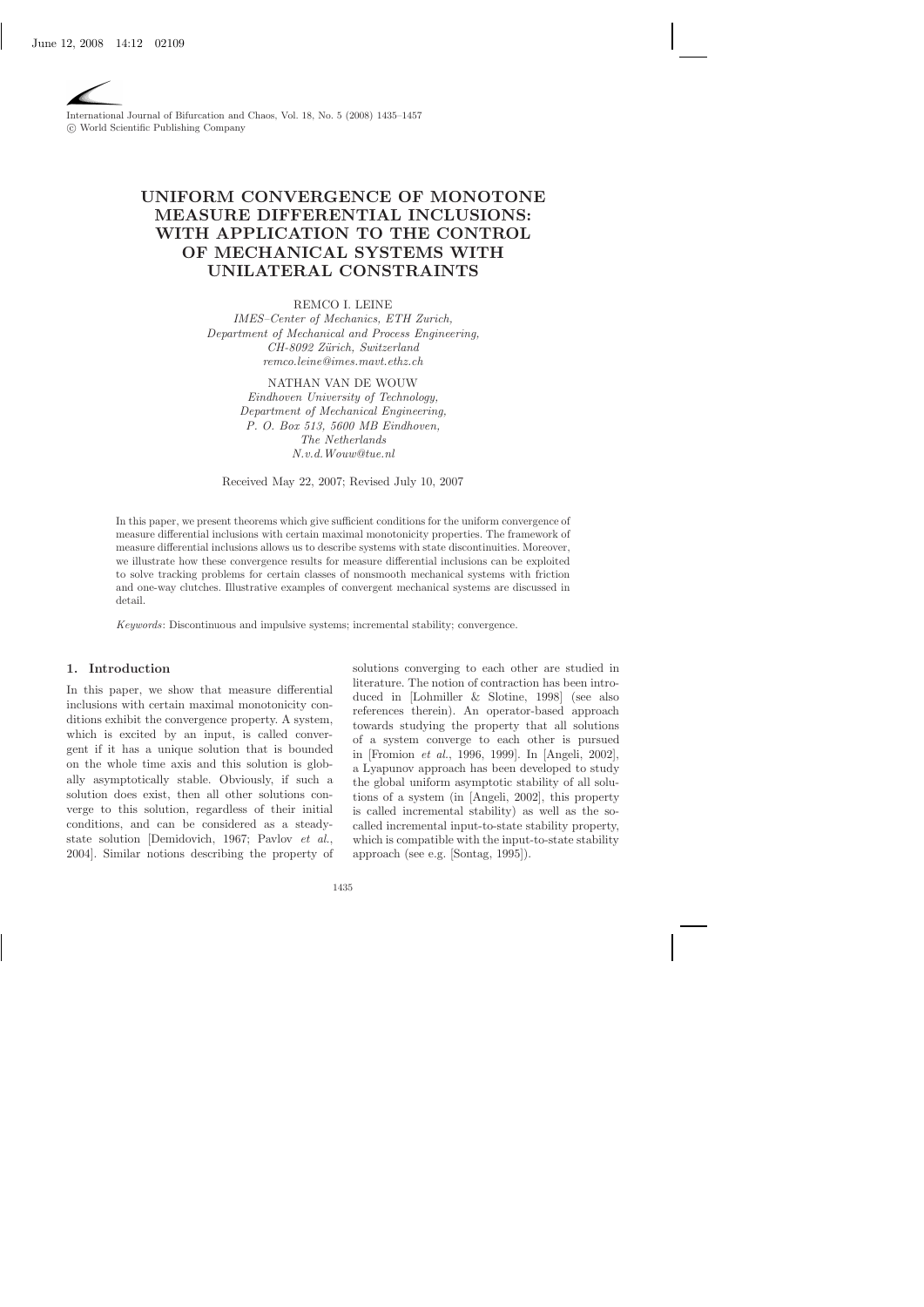The property of convergence can be beneficial from several points of view. Firstly, in many control problems it is required that controllers are designed in such a way that all solutions of the corresponding closed-loop system "forget" their initial conditions. Actually, one of the main tasks of feedback is to eliminate the dependency of solutions on initial conditions. In this case, all solutions converge to some steady-state solution that is determined only by the input of the closed-loop system. This input can be, for example, a command signal or a signal generated by a feedforward part of the controller or, as in the observer design problem, it can be the measured signal from the observed system. Such a convergence property of a system plays an important role in many nonlinear control problems including tracking, synchronization, observer design, and the output regulation problem, see e.g. [Pavlov *et al.*, 2005c, 2005d; Pogromsky, 1998; van de Wouw *et al.*, 2006] and references therein. Secondly, from a dynamics point of view, convergence is an interesting property because it excludes the possibility of different coexisting steady-state solutions: namely, a convergent system excited by a periodic input has a *unique* globally asymptotically stable periodic solution. Moreover, the notion of convergence is a powerful tool for the analysis of time-varying systems. This tool can be used, for example, for performance analysis of nonlinear control systems, see e.g. [Heertjes *et al.*, 2006].

In [Demidovich, 1967], conditions for the convergence property were formulated for smooth nonlinear systems. In [Yakubovich, 1964], Lur'e-type systems, possibly with discontinuities, were considered and convergence conditions proposed. Only recently, in [Pavlov *et al.*, 2005b] sufficient conditions for continuous (though nonsmooth) piecewise affine (PWA) systems are proposed in terms of the existence of a common quadratic Lyapunov function for all affine systems constituting the PWA system. In [Pavlov *et al.*, 2005a], it was shown that the existence of such a common quadratic Lyapunov function is by no means sufficient for convergence of discontinuous PWA systems and a necessary and sufficient condition for convergence of bimodal discontinuous PWA systems is proposed. Here, we will consider systems described by measure differential inclusions, which includes systems with discontinuities but also allows for impulsive right-hand sides.

Nonsmooth dynamical systems, with or without impulsive dynamics, are studied by various scientific communities using different mathematical frameworks [Leine & Nijmeijer, 2004]: singular perturbations, switched or hybrid systems, complementarity systems, (measure) differential inclusions. The singular perturbation approach replaces the nonsmooth system by a singularly perturbed smooth system. The resulting ordinary differential equation is extremely stiff and hardly suited for numerical integration. In the field of systems and control theory, the term hybrid system is frequently used for systems composed of continuous differential equations and discrete event parts [Brogliato, 1999; van der Schaft & Schumacher, 2000; Goebel & Teel, 2006; Lygeros *et al.*, 2003]. The switched or hybrid system concept switches between differential equations with possible state reinitializations and is not able to describe accumulation points, e.g. infinitely many switching events which occur in a finite time such as a bouncing ball coming to rest on a table, in the sense that solutions cannot proceed over the accumulation point. Systems described by differential equations with a discontinuous right-hand side, but with a time-continuous state, can be extended to differential inclusions with a set-valued righthand side [Filippov, 1988]. The differential inclusion concept gives a simultaneous description of the dynamics in terms of a single inclusion, which avoids the need to switch between different differential equations. Moreover, this framework is able to describe accumulation points of switching events. Systems which expose discontinuities in the state and/or vector field can be described by measure differential inclusions [Brogliato, 1999; Monteiro Marques, 1993; Moreau, 1988b]. The differential measure of the state vector does not only consist of a part with a density with respect to the Lebesgue measure (i.e. the time-derivative of the state vector), but is also allowed to contain an atomic part. The dynamics of the system is described by an inclusion of the differential measure of the state to a state-dependent set (similar to the concept of differential inclusions). Consequently, the measure differential inclusion concept describes the continuous dynamics as well as the impulse dynamics with a single statement in terms of an inclusion and is able to describe accumulation phenomena. Moreover, the framework of measure differential inclusions leads directly to a numerical discretization, called the time-stepping method [Moreau, 1988b], which is a robust algorithm to simulate the dynamics of nonsmooth systems.

The framework of measure differential inclusions allows us to describe systems with state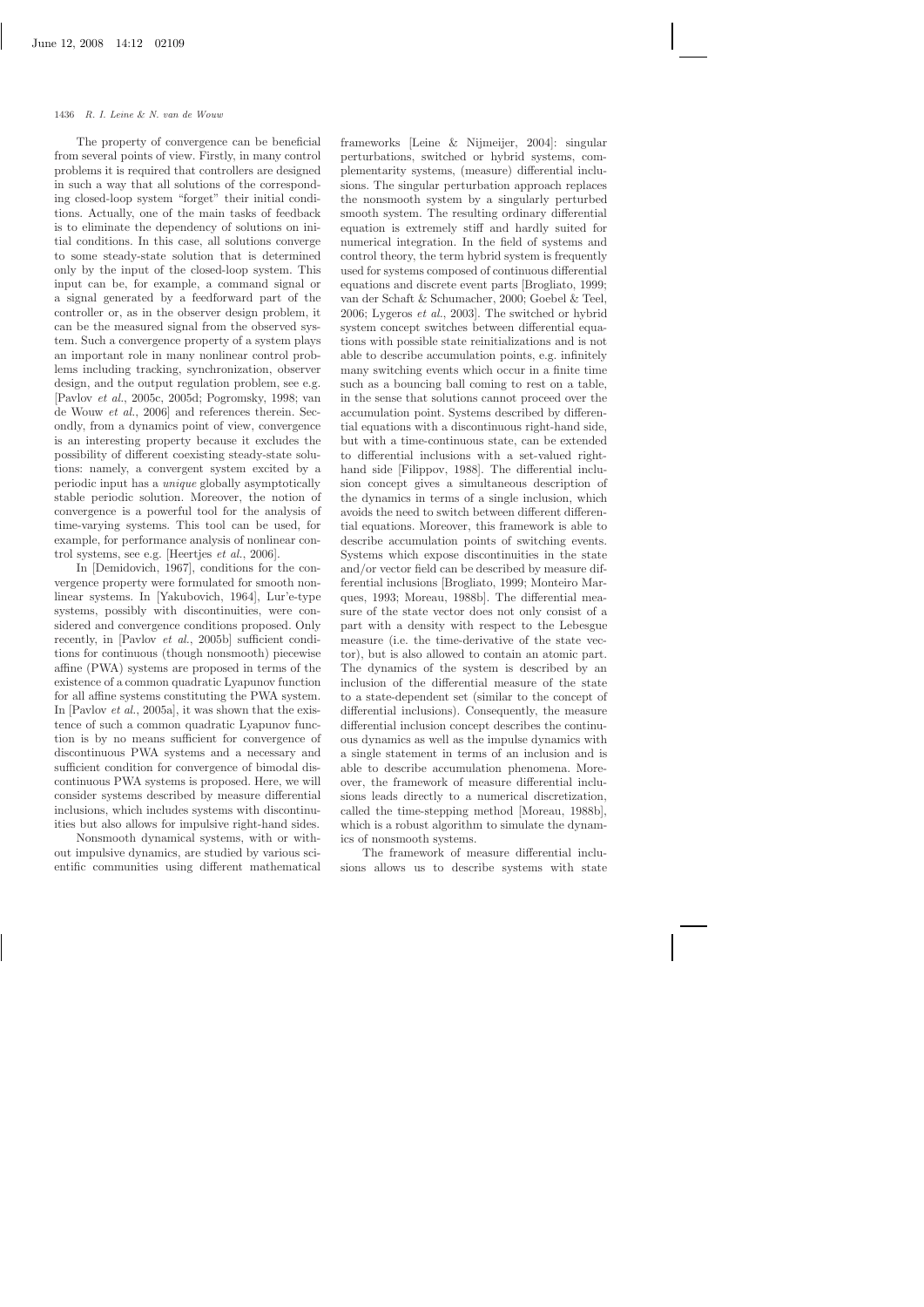discontinuities and this framework is therefore more general than differential inclusions. However, the great advantage of this framework over other frameworks is, that physical interaction laws, such as friction and impact in mechanics or diode characteristics in electronics, can be formulated as set-valued force laws and be seamlessly incorporated in the formulation [Glocker, 2001, 2005]. We will therefore use the framework of measure differential inclusions in this work to study convergence properties of nonsmooth systems.

Stability properties of nonsmooth systems are essential both in bifurcation analysis and the control of such systems. The analysis of bifurcation phenomena in nonsmooth systems has received much attention lately in literature and conferences (see [Leine & Nijmeijer, 2004; Leine & van Campen, 2006] and references therein). Many novel bifurcation phenomena have been revealed, but the progress of the analysis of bifurcations is hampered by a lack of tools to prove the presence and loss of stability in nonsmooth systems. Currently, many research efforts are employed to develop stabilizing controllers for nonsmooth systems, aiming at the stabilization of equilibria (i.e. solving the stabilization problem), see e.g. [Arcak & Kokotovi´c, 2001; Brogliato, 2004; Galeani *et al.*, 2004; Indri & Tornamb`e, 2006; Mallon *et al.*, 2006; Menini & Tornambè, 2001b; Rantzer & Johansson, 2000] and many others. In this context, previous work of the authors [Leine & van de Wouw, 2007; van de Wouw & Leine, 2004, 2006; van de Wouw *et al.*, 2005] focussed on the stability properties of equilibrium sets for nonsmooth systems. Moreover, in [Brogliato, 2004] stability properties of an equilibrium of measure differential inclusions of Lur'e-type are studied. The nonlinearities in the feedback loop are required to exhibit monotonicity properties and, if additionally passivity conditions on the linear part of the system are assured, then stability of the equilibrium can be guaranteed. Furthermore, the Lagrange–Dirichlet stability theorem is extended in [Brogliato, 2004] to measure differential inclusions describing mechanical systems with frictionless impact. Note that this work does not address the convergence property and only studies the stability of stationary solutions. However, many control problems, such as tracking control, output regulation, synchronization and observer design [Byrnes *et al.*, 1997; Isidori, 1995; Khalil, 1996; Pavlov *et al.*, 2005d] require the stability analysis of time-varying solutions. The research on the stability properties of time-varying solutions of nonsmooth systems is still in its infancy and the current paper should be placed in this context.

The paper is organized as follows. First, the reader is provided with the necessary background information on maximal monotonicity of set-valued operators in Sec. 2 and measure differential inclusions in Sec. 3. Subsequently, we define the convergence property of dynamical systems in Sec. 4 and state the associated properties of convergent systems. The essential contribution of this paper lies in Sec. 5: theorems are presented which give sufficient conditions for the uniform convergence of measure differential inclusions with certain maximal monotonicity properties. In Sec. 6, we illustrate how these convergence results for measure differential inclusions can be exploited to solve tracking problems for certain classes of nonsmooth mechanical systems with friction and one-way clutches. Illustrative examples of convergent mechanical systems are discussed in detail in Sec. 7. Finally, Sec. 8 presents concluding remarks.

### **2. Maximal Monotonicity**

In this section we consider the main notions concerning set-valued functions and their properties. We first define what we mean by a set-valued function.

**Definition 1** (Set-Valued Function). A set-valued function  $\mathcal{F}: \mathbb{R}^n \to \mathbb{R}^n$  is a map that associates with any  $\mathbf{x} \in \mathbb{R}^n$  a set  $\mathcal{F}(\mathbf{x}) \subset \mathbb{R}^n$ .

A set-valued function can therefore contain vertical segments on its graph denoted by Graph $(\mathcal{F})$ . We use the graph to define monotonicity of a set-valued function [Aubin & Frankowska, 1990].

**Definition 2** (Monotone Set-Valued Function). A set-valued function  $\mathcal{F}(\mathbf{x})$  is called monotone if its graph is monotone in the sense that for all  $(\mathbf{x}, \mathbf{y}) \in$ Graph( $\mathcal{F}$ ) and for all  $(\mathbf{x}^*, \mathbf{y}^*) \in \text{Graph}(\mathcal{F})$  it holds that

$$
(\mathbf{y} - \mathbf{y}^*)^{\mathrm{T}}(\mathbf{x} - \mathbf{x}^*) \geq 0.
$$

In addition, if

$$
(\mathbf{y} - \mathbf{y}^*)^{\mathrm{T}}(\mathbf{x} - \mathbf{x}^*) \ge \alpha \|\mathbf{x} - \mathbf{x}^*\|^2
$$

for some  $\alpha > 0$ , then the set-valued map is strictly monotone.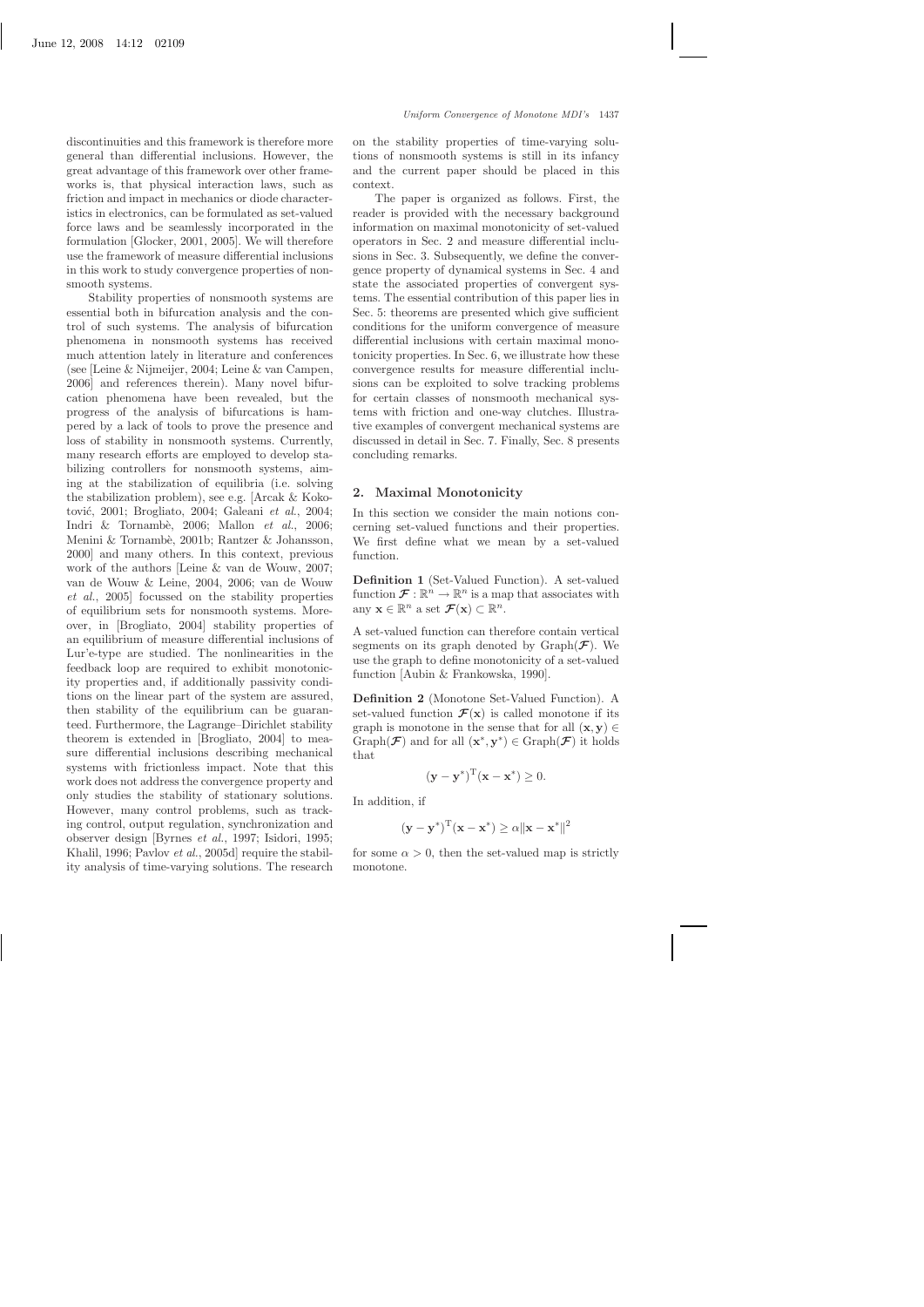For example, the scalar set-valued function

$$
\mathcal{F}(x) = \begin{cases}\n-1 & x < 0 \\
\{-1, +1\} & x = 0 \\
+1 & x > 0\n\end{cases}
$$
\n(1)

is a monotone set-valued function, whereas  $\mathcal{F}(x)$  + cx is strictly monotone for  $c > 0$ . Note that  $\mathcal{F}(0)$ consists of the two elements −1 and 1. We can extend  $\mathcal{F}(x)$  with additional points, such that the monotonicity of the graph is not destroyed. In particular, the set-valued function

$$
\mathcal{F}(x) = \partial |x| = \begin{cases}\n-1 & x < 0 \\
[-1, +1] & x = 0, \\
+1 & x > 0\n\end{cases}
$$
\n(2)

being the subdifferential of the absolute value function, is the largest extension of (1) which is still monotone. Such a function is called maximal monotone.

**Definition 3** (Maximal Monotone Set-Valued Function). A monotone set-valued function  $\mathcal{F}(\mathbf{x})$ is called maximal monotone if there exists no other monotone set-valued function whose graph strictly contains the graph of  $\mathcal F$ . If  $\mathcal F$  is strictly monotone and maximal, then it is called strictly maximal monotone.

It follows from this definition that if  $\mathcal F$  is maximal monotone, then the image of **x** under  $\mathcal{F}$  is closed and convex for each  $\mathbf{x} \in \mathbb{R}^n$ . It can be shown, that the subdifferential ∂f of a lower semi-continuous convex function  $f(\mathbf{x})$  is maximal monotone (see Corollary 31.5.1 in [Rockafellar, 1970]).

#### **3. Measure Differential Inclusions**

In this section, we introduce the measure differential inclusion

$$
d\mathbf{x} \in d\Gamma(t, \mathbf{x}(t))
$$
 (3)

as has been proposed by Moreau [1988a].

We usually describe a time-evolution of the state  $\mathbf{x}(t)$  of a system by a differential equation of the form  $\dot{\mathbf{x}} = \mathbf{f}(t, \mathbf{x})$ . Differential equations can only describe a smooth evolution of the state  $\mathbf{x}(t)$ . A larger class of systems is formed by differential inclusions of the form  $\dot{\mathbf{x}} \in \mathcal{F}(t, \mathbf{x})$  (almost everywhere), where  $\mathcal{F}(t, \mathbf{x})$  is a set-valued function. With a differential inclusion we are able to describe an absolutely continuous time-evolution  $\mathbf{x}(t)$  which is nondifferentiable on an at most countable number of time-instants. Roughly speaking, we can say that

the function  $\mathbf{x}(t)$  is allowed to have a "kink". Discontinuities in the time-evolution can however not be described by a differential inclusion. In the following, we will extend the concept of differential inclusions to measure differential inclusions in order to allow for discontinuities in  $\mathbf{x}(t)$ . The assumption of absolute continuity of  $\mathbf{x}(t)$  will be relaxed to locally bounded variation in time.

Consider  $\mathbf{x} \in \text{lbv}(\mathcal{I}, \mathcal{X})$ , i.e.  $\mathbf{x}(t)$  is a function of locally bounded variation in time. The function  $\mathbf{x}(t)$  is therefore admitted to undergo jumps at discontinuity points  $t_i \in \mathcal{I}, i = 1, 2, \ldots$ , but the discontinuity points are either

- (1) separated in time such that  $t_1 < t_2 < t_3, \ldots$ , leading to a finite number of discontinuities on a compact time-interval, or,
- (2) accumulate to an accumulation point  $\lim_{i\to\infty} t_i = t^*$ , leading to infinitely many discontinuities on a compact time-interval. The jump  $\mathbf{x}^+(t_i) - \mathbf{x}^-(t_i)$  is assumed to decrease to zero for  $i \to \infty$ .

In the first case, each discontinuity point  $t_i$  is followed by a nonzero time-interval of absolutely continuous evolution. In the case of an accumulation point, the time-interval  $t_{i+1} - t_i$  tends to zero as well as the discontinuity in  $\mathbf{x}(t)$ , which guarantees that  $\mathbf{x}(t)$  is of locally bounded variation. At a timeinstant t, including the discontinuity points  $t = t_i$ and accumulation points, we can therefore define a right limit  $\mathbf{x}^+(t)$  and a left limit  $\mathbf{x}^-(t)$  of **x** as one of the properties of functions of bounded variation:

$$
\mathbf{x}^+(t) = \lim_{\tau \downarrow 0} \mathbf{x}(t+\tau), \quad \mathbf{x}^-(t) = \lim_{\tau \uparrow 0} \mathbf{x}(t+\tau). \tag{4}
$$

If  $x(t)$  is locally continuous at time-instant t, then it holds that  $\mathbf{x}(t) = \mathbf{x}^{-}(t) = \mathbf{x}^{+}(t)$ . Moreover, we define the right derivative  $\dot{\mathbf{x}}^+(t)$  and left derivative  $\dot{\mathbf{x}}^-(t)$  of **x** at t as

$$
\dot{\mathbf{x}}^{+}(t) = \lim_{\tau \downarrow 0} \frac{\mathbf{x}^{+}(t+\tau) - \mathbf{x}^{+}(t)}{\tau},\tag{5}
$$

and

$$
\dot{\mathbf{x}}^{-}(t) = \lim_{\tau \uparrow 0} \frac{\mathbf{x}^{-}(t + \tau) - \mathbf{x}^{-}(t)}{\tau}, \tag{6}
$$

whenever these limits exist. If **x** is locally continuous at t and  $\dot{\mathbf{x}}^+(t) = \dot{\mathbf{x}}^-(t)$ , then **x** is locally differentiable at t. A function  $\mathbf{x}: \mathcal{I} \to \mathbb{R}^n$  is said to be smooth if it is locally smooth for all  $t \in \mathcal{I}$ . A function is said to be *almost everywhere* continuous, if the set  $D \subset \mathcal{I}$  of discontinuity points  $t_i \in \mathcal{D}$ ,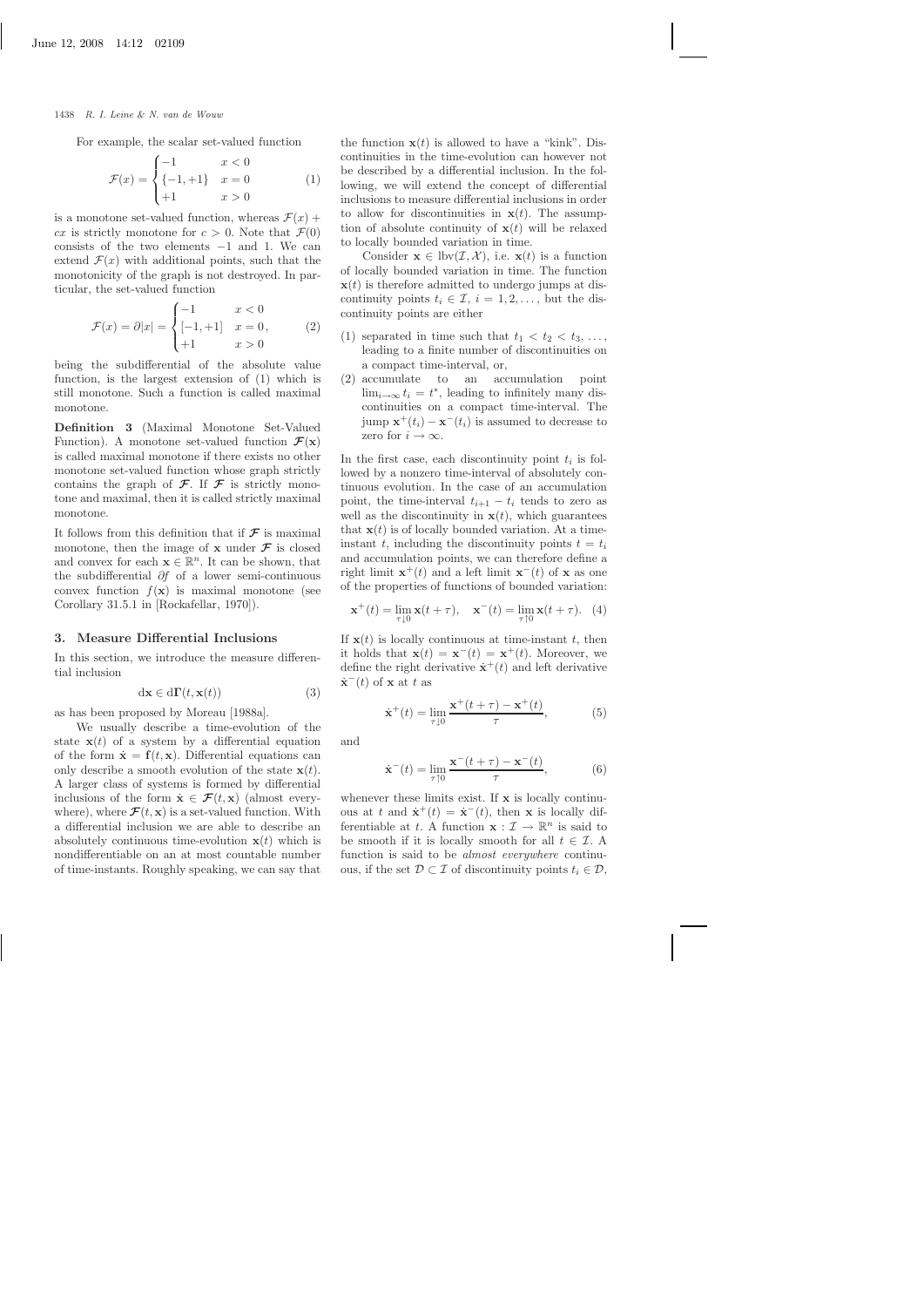$k = 1, 2, \ldots$  is of measure zero with respect to the Lebesgue measure. Similarly, a continuous function can be differentiable almost everywhere.

We want to describe with  $\mathbf{x}(t)$  an evolution in time and therefore consider  $\mathbf{x}(t)$  to be the result of an integration process

$$
\mathbf{x}(t) = \mathbf{x}(t_0) + \int_{t_0}^t \mathrm{d}\mathbf{x}, \quad t \ge t_0,
$$
 (7)

where we call d**x** the differential measure of **x** [Moreau, 1988a]. If  $\mathbf{x}(t)$  is an absolutely continuous and differentiable function, then d**x** admits a density function, say  $\mathbf{x}'_t(t)$ , with respect to the Lebesgue<br>measure dt i.e.  $d\mathbf{x} = \mathbf{x}'(t)dt$ . We usually immedimeasure dt, i.e.  $d\mathbf{x} = \mathbf{x}'_t(t)dt$ . We usually immedi-<br>ately associate the density function  $\mathbf{x}'_t(t)$  with the ately associate the density function  $\mathbf{x}'_t(t)$  with the derivative  $\dot{\mathbf{x}}(t)$ derivative  $\dot{\mathbf{x}}(t)$ .

Subsequently, we consider  $\mathbf{x}(t)$  to be an absolutely continuous function, which is nondifferentiable at the set  $\mathcal{D} \subset \mathcal{I}$  of points  $t_i \in \mathcal{D}$ . The derivative  $\dot{\mathbf{x}}(t)$  does therefore not exist for  $t = t_i$ . Lebesgue integration over a singleton  $\{t_i\}$ , i.e. an interval with zero length, results in zero

$$
\int_{\{t_i\}} \mathrm{d}\mathbf{x} = 0, \quad \text{with } \mathrm{d}\mathbf{x} = \mathbf{x}'_t(t) \mathrm{d}t,\tag{8}
$$

even if  $\dot{\mathbf{x}}(t)$  does not exist for  $t = t_i$ . The derivative  $\dot{\mathbf{x}}(t)$  exists almost everywhere because  $\mathbf{x}(t)$  is absolutely continuous. We say that the set  $\mathcal D$  of points  $t_i$  for which  $\dot{\mathbf{x}}(t)$  does not exist is Lebesgue negligible. Lebesgue integration over a Lebesgue negligible set results in zero. Consequently, (7) also holds for absolutely continuous functions, which are nondifferentiable at a Lebesgue negligible set  $D$  of timeinstants  $t_i$ .

Finally, we consider  $\mathbf{x}(t)$  to be a function of bounded variation on the interval  $\mathcal{I}$ , which is discontinuous at the set  $\mathcal{D} \subset \mathcal{I}$  of points  $t_i \in \mathcal{D}$ . Moreover, we assume that  $\mathbf{x}(t)$  does not contain any singular terms, i.e. fractal-like functions such as the Cantor function. Although the function  $\mathbf{x}(t)$  does not exist at the discontinuity points  $t = t_i$ , it admits a right limit  $\mathbf{x}^+(t)$  and left limit  $\mathbf{x}^-(t)$  at every timeinstant t. Just as before, we consider  $\mathbf{x}(t)$  to be the result of an integration process

$$
\mathbf{x}^+(t) = \mathbf{x}^-(t_0) + \int_{[t_0, t]} d\mathbf{x}, \quad t \ge t_0,
$$
 (9)

where the integration process takes the left limit  $\mathbf{x}^{-}(t_0)$  of the initial value to the right limit  $\mathbf{x}^{+}(t)$  of the final value over the closed time-interval  $[t_0, t] =$  $\{\tau \in \mathcal{I}| t_0 \leq \tau \leq t\}$ . The differential measure  $dx$  does therefore not only contain a density  $x_t$ 

with respect to the Lebesgue measure dt but also contains a density  $\mathbf{x}'_p$  with respect to the atomic<br>measure dn which gives a nonzero result when intemeasure  $d\eta$ , which gives a nonzero result when integrated over a singleton, such that

$$
\mathrm{d}\mathbf{x} = \mathbf{x}'_t(t)\mathrm{d}t + \mathbf{x}'_\eta(t)\mathrm{d}\eta,\tag{10}
$$

with  $\int_{\{t_i\}} d\eta = 1, t_i \in \mathcal{D}$ . The atomic measure  $d\eta$ can be interpreted as the sum of Dirac point measures  $d\delta_i$ ,

$$
\mathrm{d}\eta = \sum_{i} \mathrm{d}\delta_{i},\tag{11}
$$

where

$$
\int_{[t_l, t_k]} d\delta_i = \begin{cases} 1 & t_i \in [t_l, t_k] \\ 0 & t_i \notin [t_l, t_k] \end{cases},\tag{12}
$$

for any interval  $[t_l, t_k] \subset \mathcal{I}$ . Measure theory with atomic measures is therefore related to distribution theory. Integration of the differential measure d**x** over a singleton  $\{t_k\}$  yields

$$
\mathbf{x}^{+}(t_{k}) - \mathbf{x}^{-}(t_{k}) = \int_{\{t_{k}\}} d\mathbf{x}
$$

$$
= \int_{\{t_{k}\}} \mathbf{x}'_{\eta}(t) d\eta
$$

$$
= \mathbf{x}'_{\eta}(t_{k}) \int_{\{t_{k}\}} d\eta. \tag{13}
$$

It follows that  $\mathbf{x}^+(t_k) = \mathbf{x}^-(t_k)$  when  $t_k \notin \mathcal{D}$ , which obviously must hold for a locally continuous function at  $t = t_k$ . Moreover, if we choose  $t_k = t_i \in \mathcal{D}$ , then we can immediately associate the density  $\mathbf{x}'_{\eta}(t)$  with respect to the atomic measure dp as the jump in  $\mathbf{x}(t)$  at the discontinuity point t.  $d\eta$  as the jump in  $\mathbf{x}(t)$  at the discontinuity point  $t_i$ , i.e.  $\mathbf{x}'_{\eta}(t_i) = \mathbf{x}^+(t_i) - \mathbf{x}^-(t_i)$ ,  $t_i \in \mathcal{D}$ . We therefore usually write the differential measure (10) as usually write the differential measure (10) as

$$
d\mathbf{x} = \dot{\mathbf{x}}(t)dt + (\mathbf{x}^+(t) - \mathbf{x}^-(t))d\eta.
$$
 (14)

Consequently, using the differential measure (14) we are able to describe a locally absolutely continuously varying time-evolution (using the Lebesgue measurable part of d**x**) together with discontinuities at time-instants  $t_i \in \mathcal{D}$  (using the atomic part). Integration of the differential measure d**x** therefore gives the total increment over the interval  $[t_l, t_k]$ 

$$
\mathbf{x}^+(t_k) - \mathbf{x}^-(t_l) = \int_{[t_l, t_k]} \mathrm{d}\mathbf{x},\tag{15}
$$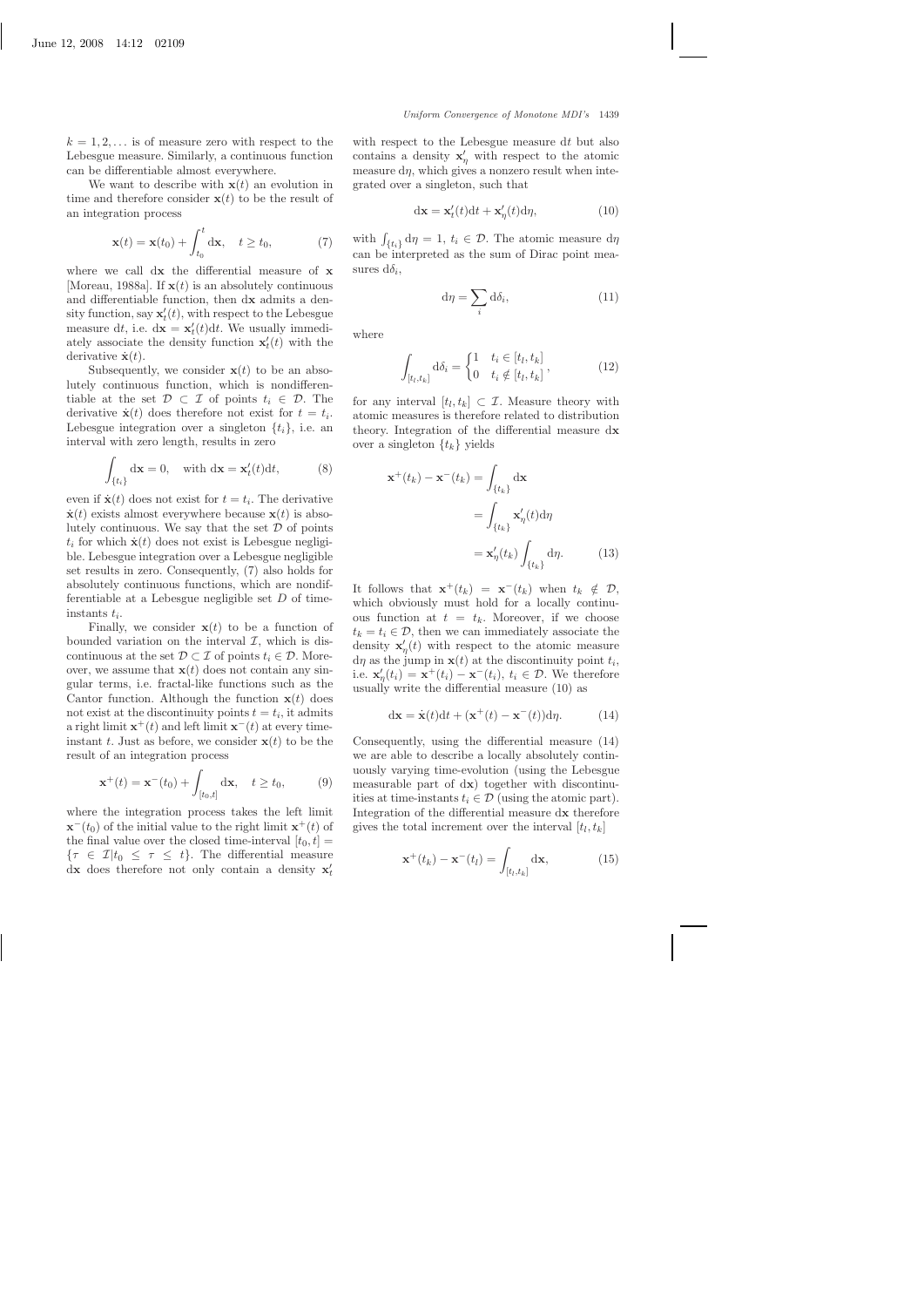1440 *R. I. Leine & N. van de Wouw*

or singleton  $\{t_k\}$ 

$$
\mathbf{x}^+(t_k) - \mathbf{x}^-(t_k) = \int_{\{t_k\}} \mathrm{d}\mathbf{x}.\tag{16}
$$

With the differential inclusion  $\dot{\mathbf{x}}(t) \in \mathcal{F}(t)$ ,  $\mathbf{x}(t)$ , in which  $\mathcal{F}(t, \mathbf{x}(t))$  is a set-valued mapping, we are able to describe a nonsmooth absolutely continuous time-evolution  $\mathbf{x}(t)$ . The solution  $\mathbf{x}(t)$ fulfills the differential inclusion almost everywhere, because  $\dot{\mathbf{x}}(t)$  does not exist on a Lebesgue negligible set D of time-instants  $t_i \in \mathcal{D}$  related to nonsmooth state evolution. Instead of using the density  $\dot{\mathbf{x}}(t)$ , we can also write the differential inclusion using the differential measure

$$
\mathrm{d}\mathbf{x} \in \mathcal{F}(t, \mathbf{x}(t))\mathrm{d}t,\tag{17}
$$

which yields a measure differential inclusion. The solution  $\mathbf{x}(t)$  fulfills the measure differential inclusion (17) *for all*  $t \in I$  because of the underlying integration process being associated with measures. Moreover, writing the dynamics in terms of a measure differential inclusion allows us to study a larger class of functions  $\mathbf{x}(t)$ , as we can let  $d\mathbf{x}$  contain parts other than the Lebesgue integrable part. In order to describe a time-evolution of bounded variation which is discontinuous at isolated time-instants, we let the differential measure d**x** also have an atomic part such as in (14) and therefore extend the measure differential inclusion (17) with an atomic part as well:

$$
dx \in \mathcal{F}(t, \mathbf{x}(t))dt + \mathcal{G}(t, \mathbf{x}(t))d\eta.
$$
 (18)

Here,  $\mathcal{G}(t, \mathbf{x}(t))$  is a set-valued mapping, which is in general dependent on t,  $\mathbf{x}^{-}(t)$  and  $\mathbf{x}^{+}(t)$ . Following [Moreau, 1988a], we simply write  $\mathcal{G}(t, \mathbf{x}(t))$ . More conveniently, we write the measure differential inclusion as

$$
d\mathbf{x} \in d\mathbf{\Gamma}(t, \mathbf{x}(t)),\tag{19}
$$

where  $d\mathbf{\Gamma}(t, \mathbf{x}(t))$  is a set-valued measure function defined as

$$
d\mathbf{\Gamma}(t, \mathbf{x}(t)) = \mathcal{F}(t, \mathbf{x}(t))dt + \mathcal{G}(t, \mathbf{x}(t))d\eta.
$$
 (20)

The measure differential inclusion (19) has to be understood in the sense of integration. A solution  $\mathbf{x}(t)$  of (19) is a function of locally bounded variation which fulfills

$$
\mathbf{x}^+(t) = \mathbf{x}^-(t_0) + \int_I \mathbf{f}(t, \mathbf{x}) dt + \mathbf{g}(t, \mathbf{x}) d\eta, \quad (21)
$$

for every compact interval  $I = [t_0, t]$ , where the functions  $f(t, x)$  and  $g(t, x)$  have to obey

$$
\mathbf{f}(t, \mathbf{x}) \in \mathcal{F}(t, \mathbf{x}), \quad \mathbf{g}(t, \mathbf{x}) \in \mathcal{G}(t, \mathbf{x}). \tag{22}
$$

Substitution of (14) in the measure differential inclusion (19) gives

$$
\dot{\mathbf{x}}(t)dt + (\mathbf{x}^+(t) - \mathbf{x}^-(t))d\eta \in \mathcal{F}(t, \mathbf{x}(t))dt + \mathcal{G}(t, \mathbf{x}(t))d\eta,
$$
 (23)

which we can separate in the Lebesgue integrable part

$$
\dot{\mathbf{x}}(t)dt \in \mathcal{F}(t, \mathbf{x}(t))dt,
$$
\n(24)

and atomic part

$$
(\mathbf{x}^+(t) - \mathbf{x}^-(t))\mathrm{d}\eta \in \mathcal{G}(t, \mathbf{x}(t))\mathrm{d}\eta \tag{25}
$$

from which we can retrieve  $\dot{\mathbf{x}}(t) \in \mathcal{F}(t, \mathbf{x}(t))$  and the jump condition  $\mathbf{x}^+(t) - \mathbf{x}^-(t) \in \mathcal{G}(t, \mathbf{x}(t))$ . Moreover, by considering the limits  $t \downarrow t_i$  and  $t \uparrow t_i$  we obtain the differential inclusions for post- and prejump times

$$
\dot{\mathbf{x}}^+(t) \in \mathcal{F}(t, \mathbf{x}^+(t)), \quad \dot{\mathbf{x}}^-(t) \in \mathcal{F}(t, \mathbf{x}^-(t)), \quad (26)
$$

which we call the directional differential inclusions.

Note that the jump condition  $\mathbf{x}^+(t) - \mathbf{x}^-(t) \in$  $\mathbf{G}(t, \mathbf{x}(t))$  is an implicit inclusion for the post-jump state  $\mathbf{x}^+(t)$ , because  $\mathcal G$  is in general dependent on  $\mathbf{x}^+(t)$ . Such an implicit description of the postjump state makes this formalism especially useful for the description of physical processes with setvalued reset laws, such as mechanical systems with unilateral constraints and electrical systems with set-valued elements (spark plugs, diodes and the like) [Glocker, 2005]. The solution of the post-jump state constitutes a combinatorial problem which is inherent to the physical nature of unilateral constraints. The implicit description of the post-jump state is the key difference between the measure differential inclusion formalism and the hybrid system formalism, which pre-supposes an explicit jump map. Moreover, a description in terms of differential measures allows to describe accumulation points as an intrinsic part of the dynamics and also opens the way to the numerical treatment of systems with accumulation points.

A special class of systems is described by set-valued measure functions  $d\mathbf{\Gamma}(t, \mathbf{x}(t))$  for which each density function is a conic subset<sup>1</sup> of  $\mathbb{R}^n$ . In particular, the set-valued functions  $\mathcal{F}(t, \mathbf{x}(t))$ and  $\mathcal{G}(t, \mathbf{x}(t))$  are often equal to the same cone

<sup>&</sup>lt;sup>1</sup>If  $\mathcal{K} \subset \mathbb{R}^n$  is a cone, then it holds that  $\lambda \mathbf{a} \in \mathcal{K}$  for each  $\mathbf{a} \in \mathcal{K}$  and  $\lambda \geq 0$ .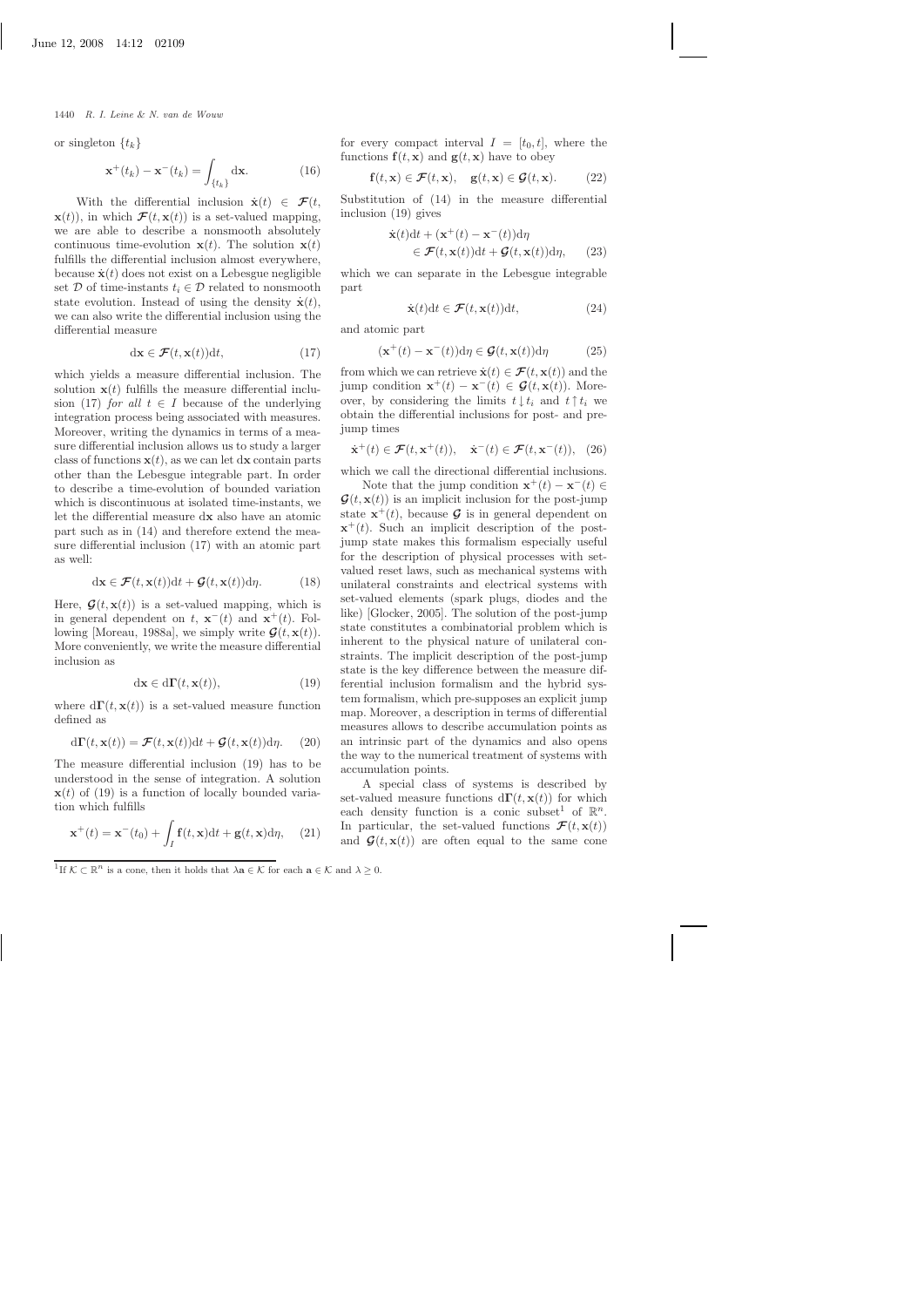$\mathcal{K}(t, \mathbf{x}(t)),$  i.e.  $\mathcal{F}(t, \mathbf{x}(t)) = \mathcal{G}(t, \mathbf{x}(t)) = \mathcal{K}(t, \mathbf{x}(t)).$ Following Moreau [1988a], we write in this case

$$
d\mathbf{x} \in \mathcal{K}(t, \mathbf{x}(t)),\tag{27}
$$

and refrain from prescribing a measure in the right-hand side in advance. It is to be understood from (27) that, if  $d\mathbf{x}$  possesses a density function  $\mathbf{f}_{\mu}^{\prime}$  with respect to the non-negative differential meawith respect to the non-negative differential measure  $d\mu$ , then this density function belongs to the cone K, i.e.  $f'_{\mu}(t, \mathbf{x}) \in K(t, \mathbf{x})$ . In particular, this applies for the Lebesgue measure as well as for the atomic measure.

In Lagrangian dynamics, the measure differential inclusion (19) typically describes the time-evolution of absolutely continuous generalized coordinates  $q(t)$  and generalized velocities  $u(t)$ , which are of locally bounded variation. The setvalued measure function  $d\mathbf{\Gamma}(t, \mathbf{x}(t))$  typically contains indicator functions, which impose constraints on the system. Unilateral constraints  $q(\mathbf{q}) \geq 0$  and bilateral constraints  $q(\mathbf{q}) = 0$  restrict the generalized coordinates  $q(t)$  to an admissible set. In a firstorder description (19), we denote the admissible set of the state  $\mathbf{x}(t)$  as  $\mathcal{X} \subset \mathbb{R}^n$ .

Differential inclusions and measure differential inclusions do not in general possess existence and uniqueness of solutions. However, if the (measure) differential inclusion is a model of a physical system, then d**Γ** stems from a set-valued constitutive law, which is usually associated with a nonsmooth (pseudo)-potential, which often (but not always) leads to the existence of solutions. Consider for instant the Painlevé example [Brogliato, 1999; Leine *et al.*, 2002], which is a famous mechanical system with frictional unilateral contact showing existence and uniqueness problems. When existence problems occur, then we have to rethink the adopted solution concept. If the system does not admit solutions within the chosen solution concept, then it may have existence of solutions for a larger solution concept. For instant, in the Painlevé example we can extend the solution concept by allowing for impacts without collisions. Nonuniqueness of solutions is abundant in models of reality, and is simply a fact with which we have to live. For the special class of differential inclusions of the form  $\dot{\mathbf{x}} \in -\mathcal{A}(\mathbf{x})$ , where  $\mathcal{A}$  is a maximal monotone set-valued function, uniqueness of solutions is guaranteed (see [Brézis, 1973]). In the remainder of the paper, we will consider measure differential inclusions with certain maximal monotonicity properties exhibiting existence and uniqueness of solutions as well as a continuous dependence on initial conditions.

#### **4. Convergent Systems**

In this section, we will briefly discuss the definition of convergence and certain properties of convergent systems. In the definition of convergence, the Lyapunov stability of solutions of (28) plays a central role. Definitions of (uniform) stability and attractivity of measure differential inclusions are given in the Appendix.

The definitions of convergence properties presented here extend the definition given in [Demidovich, 1967] (see also [Pavlov *et al.*, 2005c]). Consider a system described by the measure differential inclusion

$$
d\mathbf{x} \in d\mathbf{\Gamma}(\mathbf{x},t),\tag{28}
$$

where  $\mathbf{x} \in \mathbb{R}^n$ ,  $t \in \mathbb{R}$ . Let us formally define the property of convergence.

**Definition 4.** System (28) is said to be

- *convergent* if there exists a solution  $\bar{\mathbf{x}}(t)$  satisfying the following conditions:
	- (i)  $\bar{\mathbf{x}}(t)$  is defined and bounded for all  $t \in \mathbb{R}$ ,
	- (ii)  $\bar{\mathbf{x}}(t)$  is globally attractively stable.
- *uniformly convergent* if it is convergent and  $\bar{\mathbf{x}}(t)$ is globally uniformly attractively stable.
- *exponentially convergent* if it is convergent and  $\bar{\mathbf{x}}(t)$  is globally exponentially stable.

The wording "attractively stable" has been used instead of the usual term "asymptotically stable", because attractivity of solutions in (measure) differential inclusions can be asymptotic or symptotic (finite-time attractivity).

The solution  $\bar{\mathbf{x}}(t)$  is called a *steady-state solution*. As follows from the definition of convergence, any solution of a convergent system "forgets" its initial condition and converges to some steady-state solution. In general, the steady-state solution  $\bar{\mathbf{x}}(t)$ may be nonunique. But for any two steady-state solutions  $\bar{\mathbf{x}}_1(t)$  and  $\bar{\mathbf{x}}_2(t)$  it holds that  $\|\bar{\mathbf{x}}_1(t) \overline{\mathbf{x}}_2(t)$   $\rightarrow$  0 as  $t \rightarrow +\infty$ . At the same time, for *uniformly* convergent systems the steady-state solution is unique, as formulated below.

**Property 1** [Pavlov *et al.*, 2005c, 2005d]. *If system* (*28*) *is uniformly convergent*, *then the steadystate solution*  $\bar{\mathbf{x}}(t)$  *is the only solution defined and bounded for all*  $t \in \mathbb{R}$ *.*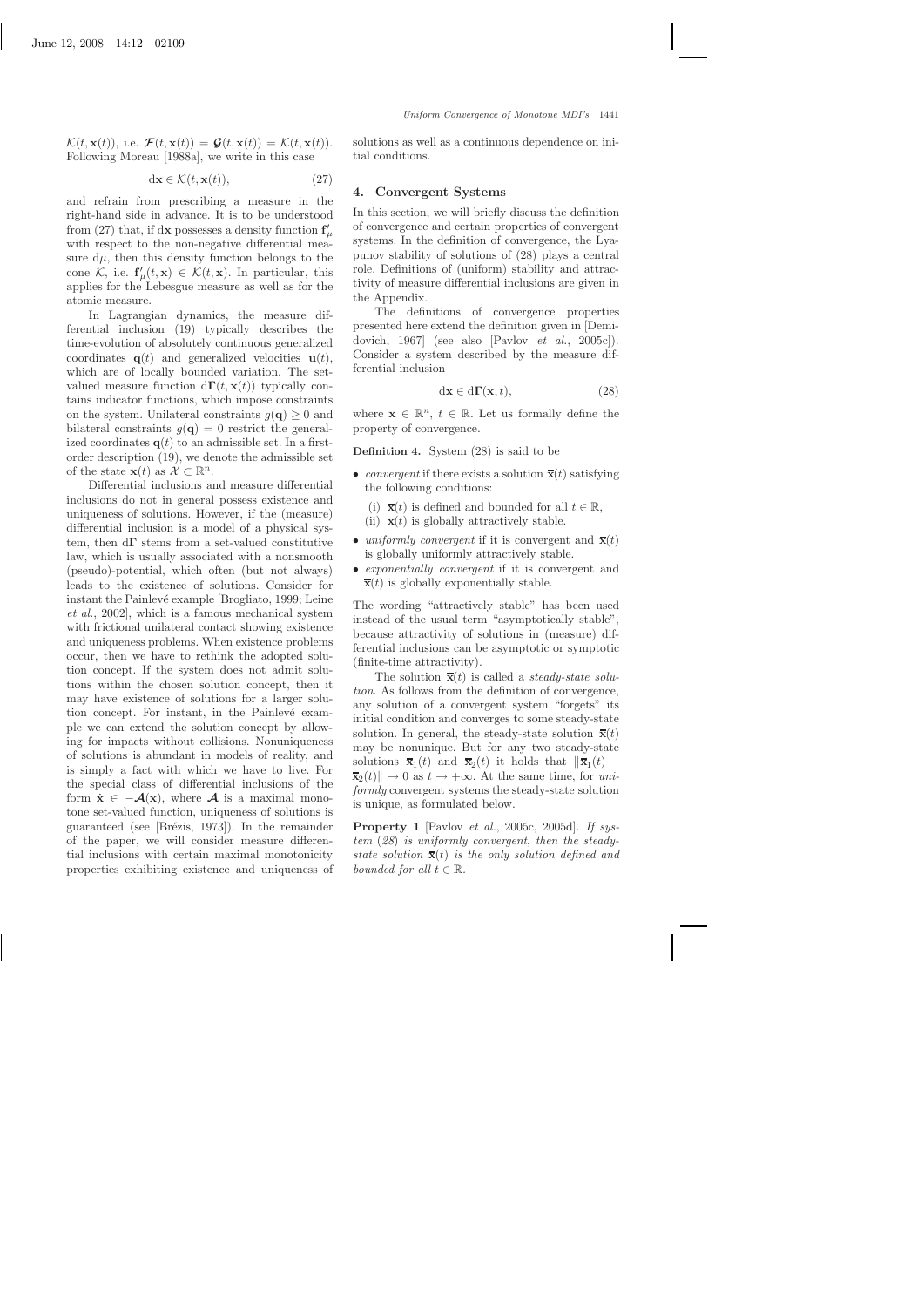In many engineering problems, dynamical systems excited by time-varying perturbations are encountered. Therefore, we will consider convergence properties for systems with time-varying inputs. So, instead of systems of the form (28), we consider systems of the form

$$
dx \in d\Gamma(\mathbf{x}, \mathbf{w}(t)),
$$
\n(29)

with state  $\mathbf{x} \in \mathbb{R}^n$  and input  $\mathbf{w} \in \mathbb{R}^d$ . The right-<br>hand side of (29) is assumed to be continuous in  $\mathbf{w}$ hand side of (29) is assumed to be continuous in **w**. In the following, we will consider the class  $\overline{\mathbb{PC}}_d$  of piecewise continuous inputs  $\mathbf{w}(t) : \mathbb{R} \to \mathbb{R}^d$  which are bounded on R. Below we define the convergence property for systems with inputs.

**Definition 5.** System (29) is said to be (*uniformly, exponentially*) *convergent* if it is (uniformly, exponentially) convergent for every input  $\mathbf{w} \in \overline{\mathbb{PC}}_d$ . In order to emphasize the dependency on the input  $\mathbf{w}(t)$ , the steady-state solution is denoted by  $\overline{\mathbf{x}}_w(t)$ .

Uniformly convergent systems excited by periodic or constant inputs exhibit the following property, that is particularly useful in, for example, bifurcation analyses of periodically perturbed systems.

**Property 2** [Demidovich, 1967; Pavlov *et al.*, 2005d]. *Suppose system* (*29*) *with a given input*  $\mathbf{w}(t)$  *is uniformly convergent. If the input*  $\mathbf{w}(t)$ *is constant, the corresponding steady-state solution*  $\bar{\mathbf{x}}_w(t)$  *is also constant*; *if the input*  $\mathbf{w}(t)$  *is periodic with period* T, then the corresponding steady*state solution*  $\bar{\mathbf{x}}_w(t)$  *is also periodic with the same period* T*.*

# **5. Convergence of Maximal Monotone Systems**

In this section we will consider the dynamics of measure differential inclusions (29) with certain maximal monotonicity conditions on  $\mathbf{\Gamma}(\mathbf{x}, \mathbf{w}(t))$ . In particular, we study systems for which  $\mathbf{\Gamma}(\mathbf{x}, \mathbf{w}(t))$  can be split in a state-dependent part and an inputdependent part. The state-dependent part is, with the help of a maximal monotonicity requirement, assumed to be strictly passive with respect to the Lebesgue measure and passive with respect to the atomic measure. Such kind of systems will be simply referred to as "maximal monotone systems" in the following.

We first formalize maximal monotone systems in Sec. 5.1, subsequently give sufficient conditions for the existence of a compact positively invariant

set in Sec. 5.2 and finally give sufficient conditions for convergence in Sec. 5.3.

#### **5.1.** *Maximal monotone systems*

Let  $\mathbf{x} \in \mathbb{R}^n$  be the state-vector of the system and  $\mathbf{w} \in \mathbb{R}^m$  be the input vector. Consider the timeevolution of **x** to be governed by a measure differential equation of the form

$$
dx = -da - c(x)dt + db(w), \qquad (30)
$$

where  $\mathbf{c} : \mathbb{R}^n \to \mathbb{R}^n$  is a single-valued function and da and  $d\mathbf{b}(\mathbf{w})$  are differential measures with densi<sup>d</sup>**a** and d**b**(**w**) are differential measures with densities with respect to dt and  $d\eta$ , i.e.

$$
d\mathbf{a} = \mathbf{a}'_t dt + \mathbf{a}'_\eta d\eta,
$$
 (31)

and

$$
db(w) = b_t'(w)dt + b_\eta'(w)d\eta.
$$
 (32)

In the following, we will assume  $\mathbf{x}^T \mathbf{b}'_n(\mathbf{w})$  to be<br>bounded from above by a constant  $\beta$  Basically this bounded from above by a constant  $\beta$ . Basically, this gives an upper-bound on the energy input of the impulsive inputs. Such an assumption makes sense from the physical point of view, see the example in Sec. 7.1. The quantities  $\mathbf{a}'_t$  and  $\mathbf{a}'_n$ , which are func-<br>tions of time, obey the set-valued laws tions of time, obey the set-valued laws

$$
\mathbf{a}'_t \in \mathcal{A}(\mathbf{x}),\tag{33}
$$

$$
\mathbf{a}'_{\eta} \in \mathcal{A}(\mathbf{x}^+),\tag{34}
$$

where  $\mathcal A$  is a set-valued mapping. The dynamics can be decomposed in a Lebesgue measurable part and an atomic part. The Lebesgue measurable part gives the differential equation

$$
\dot{\mathbf{x}}(t) := \mathbf{x}'_t = -\mathbf{a}'_t(\mathbf{x}(t)) - \mathbf{c}(\mathbf{x}(t)) + \mathbf{b}'_t(\mathbf{w}(t)), \tag{35}
$$

which forms with the set-valued law (33) a differential inclusion

$$
\dot{\mathbf{x}} \in -\mathcal{A}(\mathbf{x}) - \mathbf{c}(\mathbf{x}) + \mathbf{b}'_t(\mathbf{w}) \quad \text{a.e.} \tag{36}
$$

The atomic part gives the state-reset rule

$$
\mathbf{x}^+ - \mathbf{x}^- := \mathbf{x}'_\eta = -\mathbf{a}'_\eta + \mathbf{b}'_\eta(\mathbf{w}).\tag{37}
$$

In mechanics, the state-reset rule is called the impact equation. The above impact law (34), for which  $\mathcal{A}$  is only a function of  $x^{+}$ , corresponds to a completely inelastic impact equation. Because of the similarity between the laws (33) and (34), we can combine these laws into the measure law

$$
d\mathbf{a} \in d\mathcal{A}(\mathbf{x}^+) = \mathcal{A}(\mathbf{x}^+)(dt + d\eta). \tag{38}
$$

The equality of measures (30) together with the measure law (38) constitutes a measure differential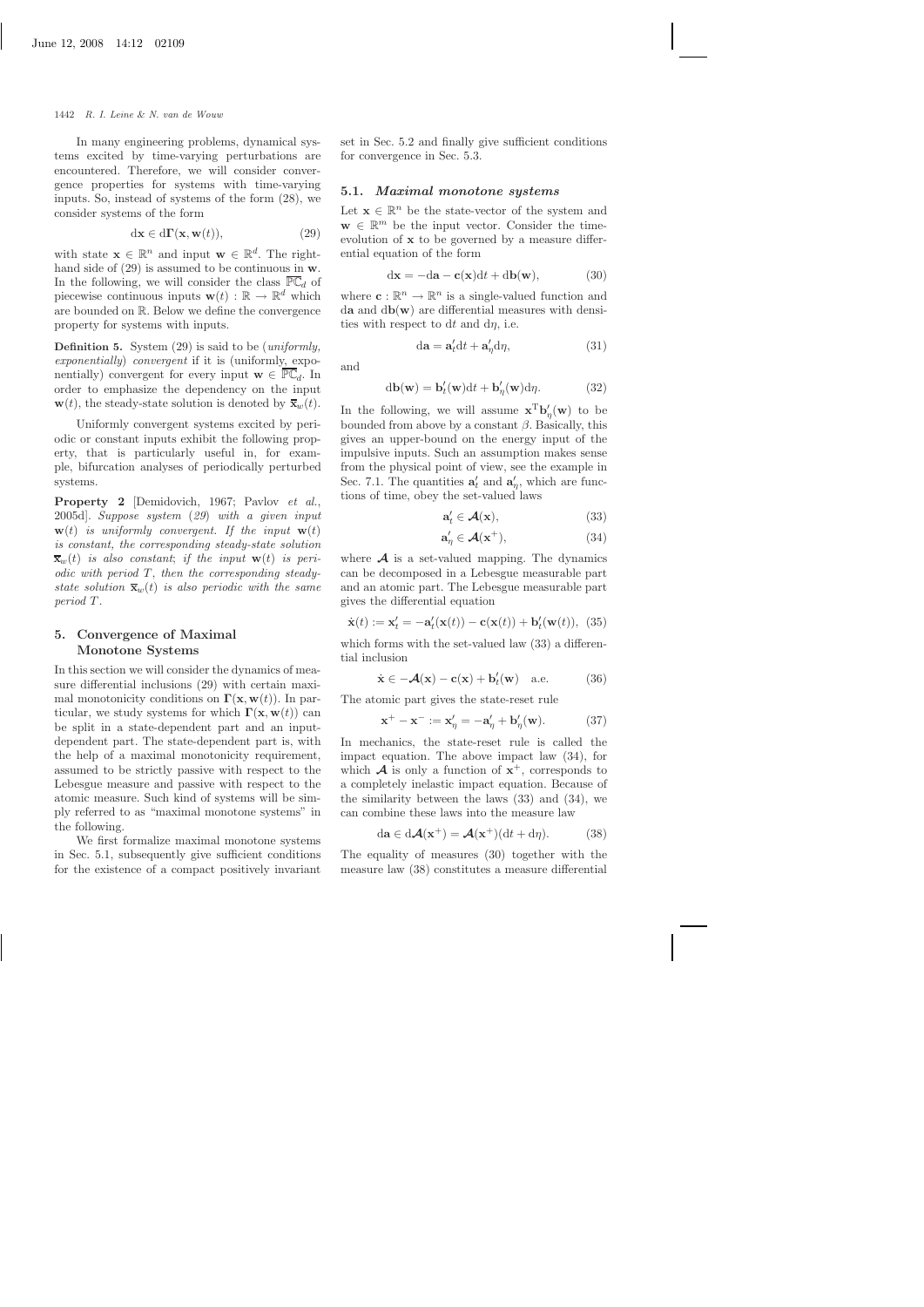inclusion

$$
dx \in -d\mathcal{A}(x^+) - c(x)dt + db(w) := d\Gamma(x, w).
$$
\n(39)

The set-valued operator  $\mathcal{A}(x)$  models the nonsmooth dissipative elements in the system. We assume that  $\mathcal{A}(x)$  is a maximal monotone setvalued mapping, i.e.  $\mathcal{A}(\mathbf{x})$  satisfies

$$
(\mathbf{x}_2 - \mathbf{x}_1)^{\mathrm{T}}(\mathcal{A}(\mathbf{x}_2) - \mathcal{A}(\mathbf{x}_1)) \ge 0, \tag{40}
$$

for any two states  $x_1, x_2 \in \mathcal{X}$ . Moreover, we assume that  $0 \in \mathcal{A}(0)$ . This last assumption together with the monotonicity assumption implies the condition

$$
\mathbf{x}^{\mathrm{T}}\mathcal{A}(\mathbf{x}) \ge \mathbf{0} \tag{41}
$$

for any  $\mathbf{x} \in \mathcal{X}$ , i.e. the action of  $\mathcal{A}$  is passive. Furthermore, we assume that  $\mathcal{A}(\mathbf{x}) + \mathbf{c}(\mathbf{x})$  is a strictly maximal monotone set-valued mapping, i.e. there exists an  $\alpha > 0$  such that

$$
(\mathbf{x}_2 - \mathbf{x}_1)^{\mathrm{T}}(\mathcal{A}(\mathbf{x}_2) + \mathbf{c}(\mathbf{x}_2) - \mathcal{A}(\mathbf{x}_1) - \mathbf{c}(\mathbf{x}_1))
$$
  
\n
$$
\geq \alpha \|\mathbf{x}_2 - \mathbf{x}_1\|^2,
$$
 (42)

for any two states  $\mathbf{x}_1, \mathbf{x}_2 \in \mathcal{X}$ .

# **5.2.** *Existence of a compact positively invariant set*

The existence of a compact positively invariant set is useful in the proof of convergence as will become clear in Sec. 5.3. Clearly, if the impulsive inputs are passive in the sense that  $(\mathbf{x}^+)^T \mathbf{b}'_{\eta}(\mathbf{w}(t)) \leq 0$  for all  $t$  then the system is dissinative for large  $\|\mathbf{x}\|$  and all t, then the system is dissipative for large  $\|\mathbf{x}\|$  and all solutions must be bounded. In the following theorem, we give a less stringent sufficient condition for the existence of a compact positively invariant set of (39) based on a dwell-time condition [Hespanha *et al.*, 2005; Hespanha & Morse, 1999].

**Theorem 1.** *A measure differential inclusions of the form* (*39*) *has a compact positively invariant set if*

- 1. *<sup>A</sup>*(**x**) *is a maximal monotone set-valued mapping with*  $\mathbf{0} \in \mathcal{A}(\mathbf{0}),$
- 2.  $\mathcal{A}(x) + c(x)$  *is a strictly maximal monotone setvalued mapping, i.e. there exists an*  $\alpha > 0$  *such that* (*42*) *is satisfied*,
- 3. *there exists a*  $\beta \in \mathbb{R}$  *such that*  $(\mathbf{x}^+)^T \mathbf{b}'_{\eta}(\mathbf{w}) \leq \beta$ <br>for all  $\mathbf{x} \in \mathcal{X}$  i.e. the energy input of the impul*for all*  $\mathbf{x} \in \mathcal{X}$ , *i.e.* the energy input of the impul*sive inputs is bounded from above*,
- 4. *the time-instants*  $t_i$  *for which the input is impulsive are separated by the dwell-time*  $\tau \leq t_{i+1}-t_i$ ,

*with*

$$
\tau = \frac{\delta}{2(\delta - 1)\alpha} \ln\left(1 + \frac{2\beta}{\delta^2 \gamma^2}\right)
$$

 $and \gamma := (1/\alpha) \sup_{t \in \mathbb{R}, \mathbf{a}'_t(\mathbf{0}) \in \mathcal{A}(\mathbf{0})} \{-\mathbf{a}'_t(\mathbf{0}) - \mathbf{c}(\mathbf{0}) + \mathbf{b}'(\mathbf{w}(t))\}\$  for some  $\delta > 1$  $\mathbf{b}'_t(\mathbf{w}(t))$  *for some*  $\delta > 1$ *.* 

*Proof.* Consider the Lyapunov candidate function  $W = (1/2)\mathbf{x}^T\mathbf{x}$ . The differential measure of W has a density  $\dot{W}$  with respect to the Lebesgue measure dt and a density  $W^+ - W^-$  with respect to the atomic measure d $\eta$ , i.e. d $W = \dot{W}dt + (W^+ - W^-)d\eta$ . We first evaluate the density  $W$ :

$$
\dot{W} = \mathbf{x}^{T}(-\mathbf{a}'_t - \mathbf{c}(\mathbf{x}) + \mathbf{b}'_t(\mathbf{w}))
$$
\n
$$
= \mathbf{x}^{T}(-\mathbf{a}'_t - \mathbf{c}(\mathbf{x}) + \mathbf{a}'_t(0) + \mathbf{c}(0))
$$
\n
$$
+ \mathbf{x}^{T}(-\mathbf{a}'_t(0) - \mathbf{c}(0) + \mathbf{b}'_t(\mathbf{w})), \quad (43)
$$

with  $\mathbf{a}'_t \in \mathcal{A}(\mathbf{x})$  and  $\mathbf{a}'_t(\mathbf{0}) \in \mathcal{A}(\mathbf{0})$ . Due to strict monotonicity of  $\mathcal{A}(\mathbf{x}) + \mathbf{c}(\mathbf{x})$  there exists a conmonotonicity of  $\mathcal{A}(x) + c(x)$ , there exists a constant  $\alpha > 0$  such that

$$
\dot{W} \le -\alpha \|\mathbf{x}\|^2 + \mathbf{x}^{\mathrm{T}}(-\mathbf{a}'_t(\mathbf{0}) - \mathbf{c}(\mathbf{0}) + \mathbf{b}'_t(\mathbf{w})),
$$
\n
$$
\le -\|\mathbf{x}\| \left(\alpha \|\mathbf{x}\| - \sup_{t \in \mathbb{R}, \mathbf{a}'_t(\mathbf{0}) \in \mathcal{A}(\mathbf{0})} \{-\mathbf{a}'_t(\mathbf{0})\} - \mathbf{c}(\mathbf{0}) + \mathbf{b}'_t(\mathbf{w}(t))\}\right).
$$
\n(44)

Note that  $\dot{W} < 0$  for **x** satisfying

$$
\|\mathbf{x}\| > \frac{1}{\alpha} \sup_{t \in \mathbb{R}, \mathbf{a}'_t(\mathbf{0}) \in \mathcal{A}(\mathbf{0})} \{-\mathbf{a}'_t(\mathbf{0}) - \mathbf{c}(\mathbf{0}) + \mathbf{b}'_t(\mathbf{w}(t))\}.
$$
 (45)

Let  $\gamma$  be

$$
\gamma = \max\left(0, \frac{1}{\alpha} \sup_{t \in \mathbb{R}, a'_t(0) \in \mathcal{A}(0)} \{-a'_t(0) - c(0) + b'_t(w(t))\}\right). \tag{46}
$$

For  $\|\mathbf{x}\| > \gamma$  we can prove an exponential decay of W (in between state jumps at  $t = t_i$ ). The function  $f(x) = -(1 - (1/\delta))\alpha x^2$  is greater than  $g(x) = -\alpha x^2 + \gamma \alpha x$  for  $x > \delta \gamma$ , where  $\delta > 1$  is an arbitrary constant and  $\gamma > 0$ . It therefore holds that  $\dot{W} \leq -(1 - (1/\delta))\alpha ||\mathbf{x}||^2$  for  $||\mathbf{x}|| \geq \delta \gamma$ , i.e.

$$
\dot{W} \le -2\left(1 - \frac{1}{\delta}\right)\alpha W \quad \text{for } \|\mathbf{x}\| \ge \delta \gamma. \tag{47}
$$

Subsequently, we consider the jump  $W^+ - W^$ of  $W$ :

$$
W^{+} - W^{-} = \frac{1}{2}(\mathbf{x}^{+} + \mathbf{x}^{-})^{\mathrm{T}}(\mathbf{x}^{+} - \mathbf{x}^{-})
$$
 (48)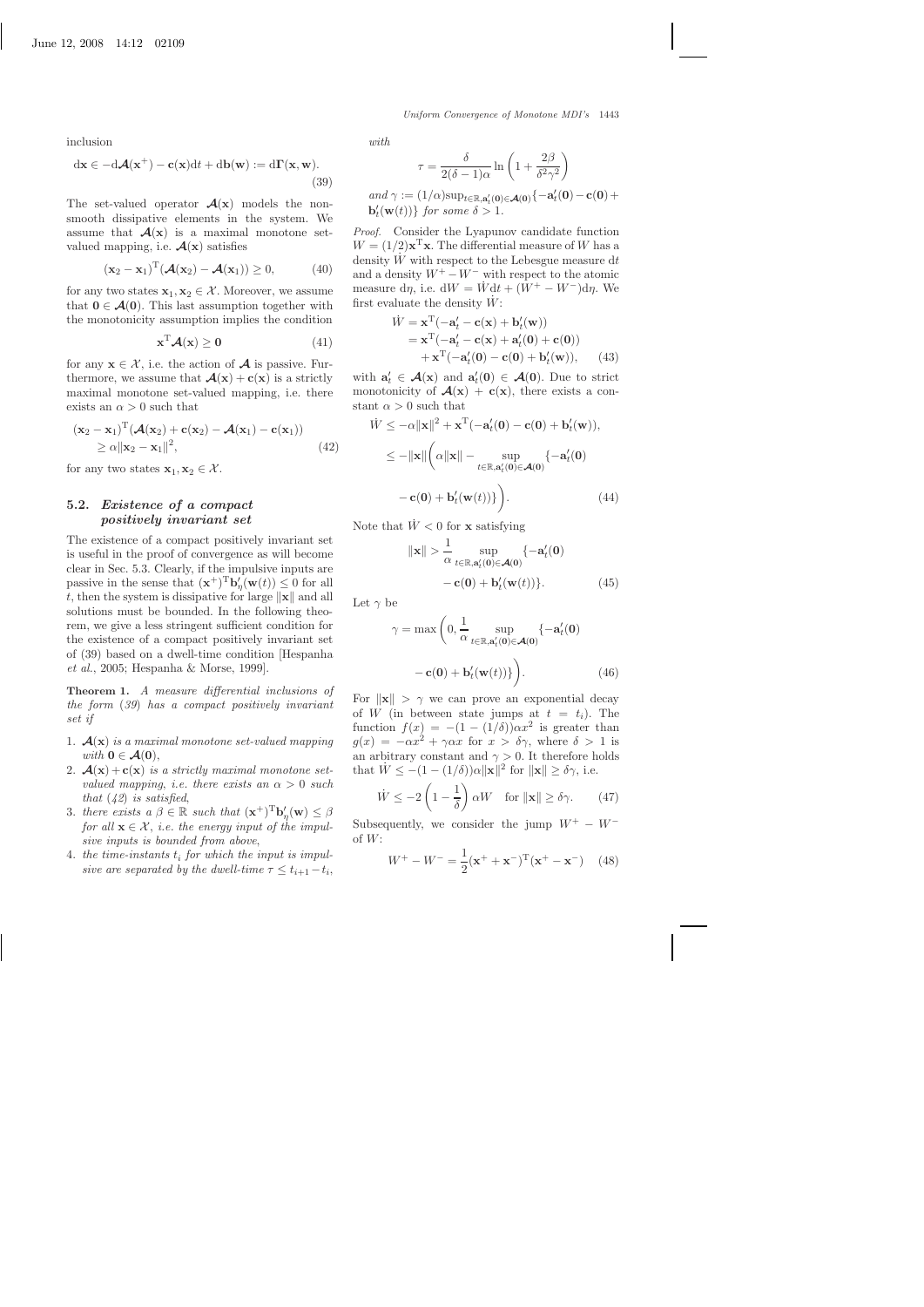with  $\mathbf{x}^+ - \mathbf{x}^- = -\mathbf{a}'_{\eta} + \mathbf{b}'_{\eta}(\mathbf{w})$  and  $\mathbf{a}'_{\eta} \in \mathcal{A}(\mathbf{x}^+)$ .<br>Elimination of  $\mathbf{x}^-$  and exploiting the monotonicity Elimination of **x**<sup>−</sup> and exploiting the monotonicity of  $\mathcal{A}(\mathbf{x})$  gives

$$
W^{+} - W^{-} = \frac{1}{2} (2\mathbf{x}^{+} + \mathbf{a}'_{\eta} - \mathbf{b}'_{\eta}(\mathbf{w}))^{T} (-\mathbf{a}'_{\eta} + \mathbf{b}'_{\eta}(\mathbf{w}))
$$
  

$$
= (\mathbf{x}^{+})^{T} (-\mathbf{a}'_{\eta} + \mathbf{b}'_{\eta}(\mathbf{w}))
$$
  

$$
- \frac{1}{2} ||\mathbf{a}'_{\eta} - \mathbf{b}'_{\eta}(\mathbf{w})||^{2}
$$
  

$$
\leq \beta,
$$
 (49)

in which we used the assumption that the energy input of the impulsive inputs  $\mathbf{b}'_{\eta}(\mathbf{w})$  is bounded<br>from above by  $\beta$  (see condition 3 in the theorem) from above by  $\beta$  (see condition 3 in the theorem) and the monotonicity and passivity of *A*. Then, due to (44) and (45), for the nonimpulsive part of the motion it holds that if  $\|\mathbf{x}(t_0)\| \leq \gamma$  then  $\|\mathbf{x}(t)\| \leq \gamma$ for all  $t \in [t_0, t^*]$  (if no state resets occur in this time interval). Moreover, as far as the state resets are concerned, (49) shows that a state reset from a state  $\mathbf{x}^{-}(t_i) \in \mathcal{V}$  with  $\mathcal{V} = \{\mathbf{x} \in \mathcal{X} \mid ||\mathbf{x}|| \leq \delta \gamma\}$ can only occur to  $\mathbf{x}^+(t_i)$  such that  $W(\mathbf{x}^+(t_i)) :=$  $(1/2)\|\mathbf{x}^+(t_i)\|^2 \leq W(\mathbf{x}^-(t_i)) + \beta \leq (1/2)\delta^2\gamma^2 + \beta$ (note hereto the specific form of  $W = (1/2)\mathbf{x}^T\mathbf{x}$ ). During the following open time-interval  $(t_i, t_{i+1})$  for which  $\mathbf{b}'_{\eta}(\mathbf{w}(t)) = \mathbf{0}$ , the function W evolves as

$$
W(\mathbf{x}^{-}(t_{i+1})) = W(\mathbf{x}^{+}(t_{i})) + \int_{(t_{i}, t_{i+1})} \mathrm{d}W, \quad (50)
$$

which may involve impulsive motion due to dissipative impulses  $\mathbf{a}'_n$ . Let  $t_V \in (t_i, t_{i+1})$  be the time-<br>instant for which  $||\mathbf{x}^{-}(t_1)|| = \delta_{\infty}$ . The function W instant for which  $\|\mathbf{x}^{-}(t_{\mathcal{V}})\| = \delta \gamma$ . The function W will necessarily decrease during the time-interval  $(t_i, t_{\mathcal{V}})$  due to (47) and  $W^+ - W^- = -({\bf x}^+)^T {\bf a}'_n -$ <br>  $(1/2) ||{\bf a}'||^2 < 0$  (the state dependent impulses are  $\frac{(1/2)}{\|a'_\n\|^2} \leq 0$  (the state-dependent impulses are passive) It therefore holds that passive). It therefore holds that

$$
W(\mathbf{x}^-(t_{\mathcal{V}})) \le e^{-2(1-\frac{1}{\delta})\alpha(t_{\mathcal{V}} - t_i)} W(\mathbf{x}^+(t_i)), \quad (51)
$$

because dW  $\leq -2(1 - (1/\delta))\alpha Wdt + (W^+ W^-$ )d $\eta \leq -2(1-(1/\delta))\alpha W$ dt for positive measures. Using  $W(\mathbf{x}^{-}(t_{\mathcal{V}})) = (1/2)\delta^{2}\gamma^{2}$  and  $W(\mathbf{x}^{+}(t_{i})) \leq$  $(1/2)\delta^2\gamma^2 + \beta$  in the exponential decrease (51) gives

$$
\frac{1}{2}\delta^2\gamma^2 \le e^{-2(1-\frac{1}{\delta})\alpha(t_V - t_i)} \left(\frac{1}{2}\delta^2\gamma^2 + \beta\right) \tag{52}
$$

or

$$
t_{\mathcal{V}} - t_i \le \frac{\delta}{2(\delta - 1)\alpha} \ln\left(1 + \frac{2\beta}{\delta^2 \gamma^2}\right). \tag{53}
$$

Consequently, if the next impulsive time-instant  $t_{i+1}$  of the input is after  $t_{\mathcal{V}}$ , then the solution  $\mathbf{x}(t)$  has enough time to reach  $V$ . Hence, if the impulsive time-instant of the input are separated by the dwell-time  $\tau$ , i.e.  $t_{i+1} - t_i \geq \tau$ , with

$$
\tau = \frac{\delta}{2(\delta - 1)\alpha} \ln \left( 1 + \frac{2\beta}{\delta^2 \gamma^2} \right),\tag{54}
$$

then the set

$$
\mathcal{W} = \left\{ \mathbf{x} \in \mathcal{X} \middle| \frac{1}{2} \|\mathbf{x}\|^2 \le \frac{1}{2} \delta^2 \gamma^2 + \beta \right\} \tag{55}
$$

is a compact positively invariant set.

Typically, we would like the invariant set  $W$  to be as small as possible, as it gives an upper-bound for the trajectories of the system. On the other hand, we also want the dwell-time to be as small as possible. The constant  $\delta > 1$  plays an interesting role in the above theorem. By increasing  $\delta$ , we allow the invariant set  $W$  to be larger, thereby decreasing the dwell-time  $\tau$ . So, there is a kind of pay-off between the size of the invariant set and the dwell-time. Any *finite* value of  $\delta$  is sufficient to prove the existence of a *compact* positively invariant set. We therefore can take the dwell-time  $\tau$  to be an arbitrary small value, but not infinitely small. This brings us to the following corollary:

**Corollary 1.** *If the size of the compact positively invariant set is not of interest*, *then Condition 4 in Theorem 1 can be replaced by an arbitrary small*  $dwell-time \tau > 0$ .

*Proof.* Taking the limit of  $\delta \rightarrow \infty$  gives the condition  $\tau > 0$  for arbitrary  $\gamma$  and  $\beta$ .

It therefore suffices to assume that the impulsive inputs are separated in time (which is not a strange assumption from a physical point of view) and simply put  $\tau$  equal to the (unknown) minimal timelapse between the impulsive inputs. Then, we calculate the corresponding value of  $\delta$  and obtain the size of the compact positively invariant set.

In this section, we presented a sufficient condition for the existence of a compact positively invariant set, but the attractivity of solutions outside  $W$ to  $W$  is not guaranteed. If in addition the system is incrementally attractively stable, for which we will give a sufficient condition in Sec. 5.3, then it is also assured that all solutions outside  $W$  converge to  $W$ .

#### **5.3.** *Conditions for convergence*

In the following theorem, it is stated that strictly maximal monotone measure differential inclusions are exponentially convergent.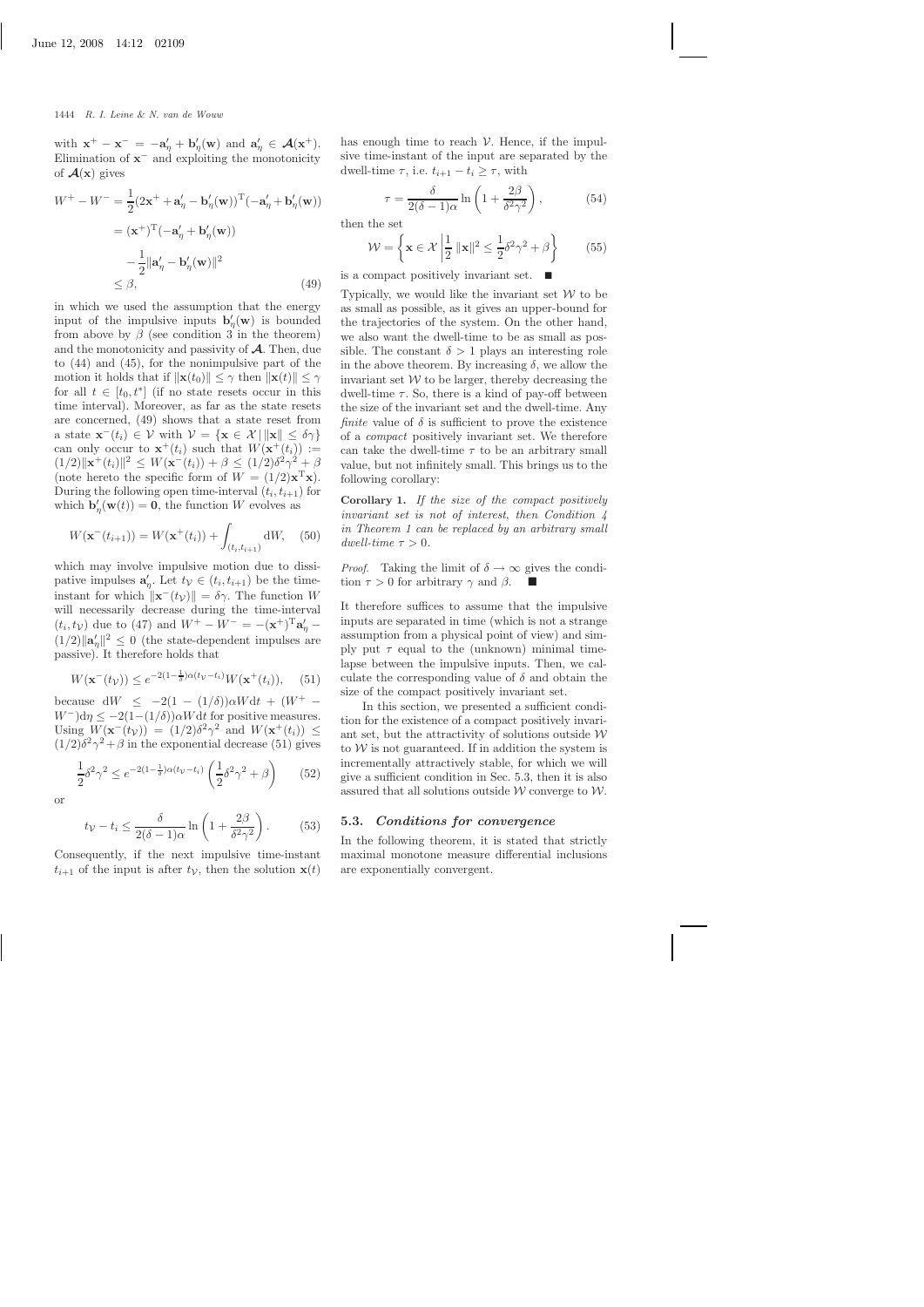**Theorem 2.** *A measure differential inclusion of the form* (*39*) *is exponentially convergent if*

- (1) *<sup>A</sup>*(**x**) *is a maximal monotone set-valued mapping*, *with*  $\mathbf{0} \in \mathcal{A}(\mathbf{0}),$
- (2)  $\mathcal{A}(x)+c(x)$  *is a strictly maximal monotone setvalued mapping*,
- (3) *system* (*39*) *exhibits a compact positively invariant set.*

*Proof.* Let us first show that system (39) is incrementally attractively stable, i.e. all solutions of (39) converge to each other for positive time. Consider hereto two solutions  $\mathbf{x}_1(t)$  and  $\mathbf{x}_2(t)$  of (39) and a Lyapunov candidate function  $V = (1/2) ||\mathbf{x}_2 - \mathbf{x}_1||^2$ . Consequently, the differential measure of  $V$  satisfies:

$$
dV = \frac{1}{2}(\mathbf{x}_2^+ + \mathbf{x}_2^- - \mathbf{x}_1^+ - \mathbf{x}_1^-)^T (\mathbf{dx}_2 - \mathbf{dx}_1), \quad (56)
$$

with

$$
\begin{aligned} \mathrm{d}\mathbf{x}_1 &= -\mathrm{d}\mathbf{a}_1 - \mathbf{c}(\mathbf{x}_1) \mathrm{d}t + \mathrm{d}\mathbf{b}(\mathbf{w}), \\ \mathrm{d}\mathbf{x}_2 &= -\mathrm{d}\mathbf{a}_2 - \mathbf{c}(\mathbf{x}_2) \mathrm{d}t + \mathrm{d}\mathbf{b}(\mathbf{w}), \end{aligned} \tag{57}
$$

where  $d\mathbf{a}_1 \in \mathcal{A}(\mathbf{x}_1^+)$  and  $d\mathbf{a}_2 \in \mathcal{A}(\mathbf{x}_2^+)$ . The differ-<br>ontial measure of *V* has a density *V* with respect ential measure of V has a density  $\dot{V}$  with respect to the Lebesgue measure dt and a density  $V^+ - V^$ with respect to the atomic measure d $\eta$ , i.e.  $dV =$  $V dt + (V^+ - V^-) d\eta$ . We first evaluate the density V:

$$
\dot{V} = -(\mathbf{x}_2 - \mathbf{x}_1)^{\mathrm{T}} (\mathbf{a}'_t(\mathbf{x}_2) + \mathbf{c}(\mathbf{x}_2) - \mathbf{b}'_t(\mathbf{w})
$$
  
\n
$$
- \mathbf{a}'_t(\mathbf{x}_1) - \mathbf{c}(\mathbf{x}_1) + \mathbf{b}'_t(\mathbf{w}))
$$
  
\n
$$
= -(\mathbf{x}_2 - \mathbf{x}_1)^{\mathrm{T}} (\mathbf{a}'_t(\mathbf{x}_2) + \mathbf{c}(\mathbf{x}_2)
$$
  
\n
$$
- \mathbf{a}'_t(\mathbf{x}_1) - \mathbf{c}(\mathbf{x}_1)),
$$
\n(58)

where  $\mathbf{a}'_t(\mathbf{x}_1) \in \mathcal{A}(\mathbf{x}_1)$  and  $\mathbf{a}'_t(\mathbf{x}_2) \in \mathcal{A}(\mathbf{x}_2)$ , since both solutions  $\mathbf{x}_t$  and  $\mathbf{x}_t$  correspond to the same both solutions  $x_1$  and  $x_2$  correspond to the same perturbation **w**. Due to strict monotonicity of  $\mathcal{A}(\mathbf{x}) + \mathbf{c}(\mathbf{x})$ , there exists a constant  $\alpha > 0$  such that

$$
\dot{V} \le -\alpha \|\mathbf{x}_2 - \mathbf{x}_1\|^2. \tag{59}
$$

Subsequently, we consider the jump  $V^+ - V^-$  of V:

$$
V^{+} - V^{-} = \frac{1}{2} (\mathbf{x}_{2}^{+} + \mathbf{x}_{2}^{-} - \mathbf{x}_{1}^{+} - \mathbf{x}_{1}^{-})^{\mathrm{T}}
$$

$$
(\mathbf{x}_{2}^{+} - \mathbf{x}_{2}^{-} - \mathbf{x}_{1}^{+} + \mathbf{x}_{1}^{-}), \qquad (60)
$$

with

$$
\mathbf{x}_1^+ - \mathbf{x}_1^- = -\mathbf{a}'_\eta(\mathbf{x}_1) + \mathbf{b}'_\eta(\mathbf{w}), \quad \mathbf{a}'_\eta(\mathbf{x}_1) \in \mathcal{A}(\mathbf{x}_1^+), \n\mathbf{x}_2^+ - \mathbf{x}_2^- = -\mathbf{a}'_\eta(\mathbf{x}_2) + \mathbf{b}'_\eta(\mathbf{w}), \quad \mathbf{a}'_\eta(\mathbf{x}_2) \in \mathcal{A}(\mathbf{x}_2^+).
$$
\n(61)

Elimination of  $\mathbf{x}_1^-$  and  $\mathbf{x}_2^-$  and exploiting the mono-<br>tonicity of  $\mathbf{A}(\mathbf{x})$  gives tonicity of  $\mathcal{A}(\mathbf{x})$  gives

$$
V^+ - V^- = \frac{1}{2} (2\mathbf{x}_2^+ + \mathbf{a}'_\eta(\mathbf{x}_2) - 2\mathbf{x}_1^+ - \mathbf{a}'_\eta(\mathbf{x}_1))^{\mathrm{T}}
$$
  
\n
$$
= (-\mathbf{a}'_\eta(\mathbf{x}_2) + \mathbf{a}'_\eta(\mathbf{x}_1))
$$
  
\n
$$
= -(\mathbf{x}_2^+ - \mathbf{x}_1^+)^{\mathrm{T}} (\mathbf{a}'_\eta(\mathbf{x}_2) - \mathbf{a}'_\eta(\mathbf{x}_1))
$$
  
\n
$$
- \frac{1}{2} ||\mathbf{a}'_\eta(\mathbf{x}_2) - \mathbf{a}'_\eta(\mathbf{x}_1)||^2
$$
  
\n
$$
\leq 0. \tag{62}
$$

It therefore holds that V strictly decreases over every nonempty compact time-interval as long as  $\mathbf{x}_2 \neq \mathbf{x}_1$ . In turn, this implies that all solutions<br>of (39) converge to each other exponentially (and of (39) converge to each other exponentially (and therefore uniformly).

Finally we use Lemma 2 in [Yakubovich, 1964], which formulates that if a system exhibits a compact positively invariant set, then the existence of a solution that is bounded for  $t \in \mathbb{R}$  is guaranteed. We will denote this "steady-state" solution by  $\bar{\mathbf{x}}_w(t)$ . The original lemma is formulated for differential equations (possibly with discontinuities, therewith including differential inclusions, with bounded right-hand sides). Here, we use this lemma for measure differential inclusions and would like to note that the proof of the lemma allows for such extensions if we only require continuous dependence on initial conditions. The latter is guaranteed for monotone measure differential inclusions, because incremental stability implies a continuous dependence on initial conditions.

Since all solutions of (39) are globally exponentially stable, also  $\bar{\mathbf{x}}_w(t)$  is a globally exponentially stable solution. This concludes the proof that the measure differential inclusion (39) is exponentially convergent.

# **6. Tracking Control for Measure Differential Inclusions of Lur'e Type**

An important application of convergence theory is the tracking control of dynamical systems, i.e. the design of a controller, such that a desired trajectory  $\mathbf{x}_d(t)$  of the system exists and is globally attractively stable. Tracking control of measure differential inclusions has received very little attention in literature [Bourgeot & Brogliato, 2005; Brogliato *et al.*, 1997; Menini & Tornambè, 2001a].

In this section, we consider the tracking control problem of a nonlinear measure differential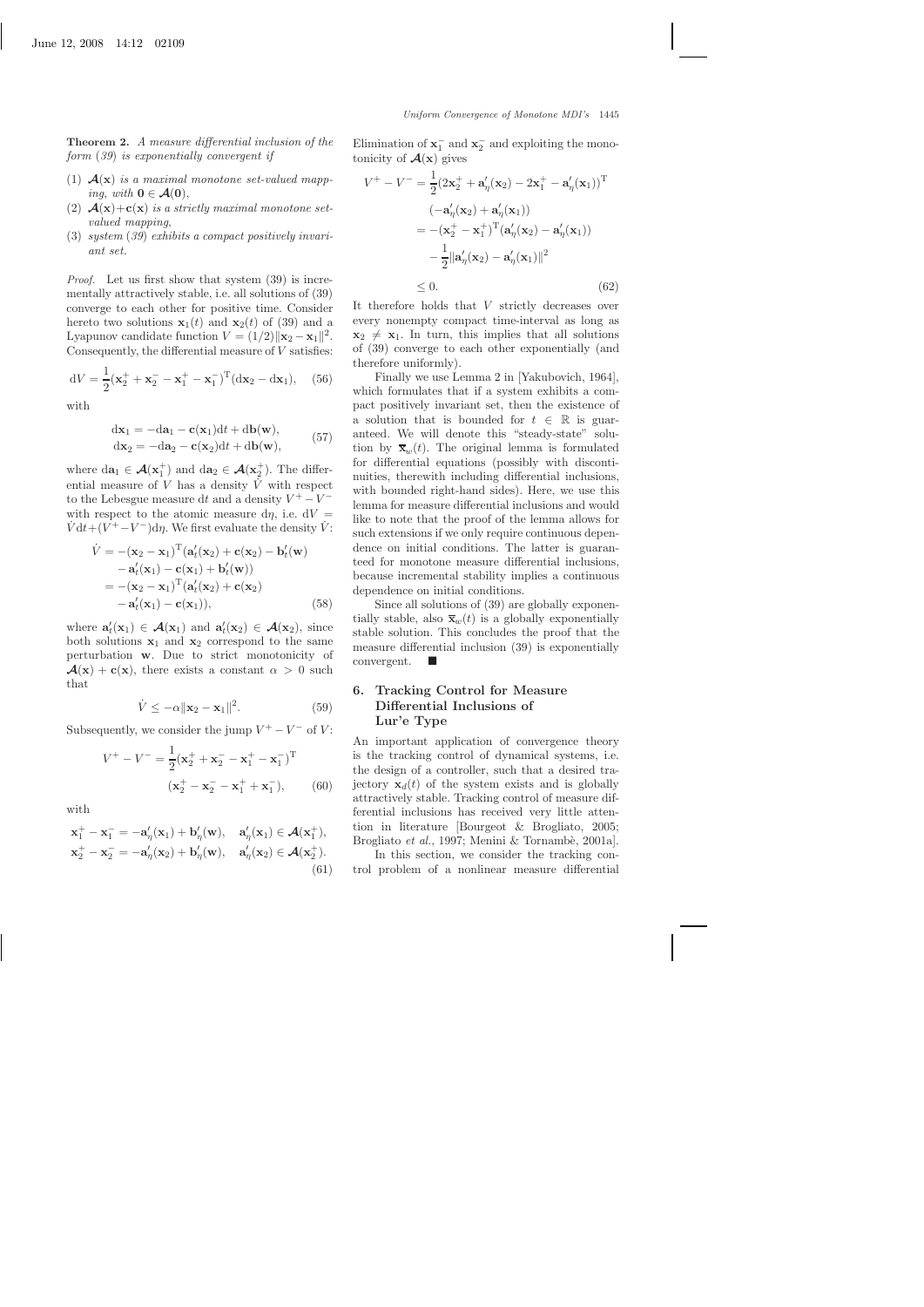inclusion, which can be decomposed into a linear measure differential inclusion with a nonlinear maximal monotone operator in the feedback path. We allow the desired trajectory  $x_d(t)$  to have discontinuities in time (but assume it to be of locally bounded variation). The open-loop dynamics is described by an equality of measures:

$$
dx = Axdt + Bdp + Dds,y = Cx
$$
\n(63)  
\n
$$
-ds \in \mathcal{H}(y),
$$

with  $\mathbf{A} \in \mathbb{R}^{n \times n}$ ,  $\mathbf{B} \in \mathbb{R}^{n \times n_p}$ ,  $\mathbf{C} \in \mathbb{R}^{m \times n}$  and  $\mathbf{D} \in \mathbb{R}^{n \times m}$ . Herein,  $\mathbf{x} \in \mathbb{R}^n$  is the system state (of locally bounded variation),  $d\mathbf{p} = \mathbf{w}dt + \mathbf{W}d\eta$  is the differential measure of the control action and d**s** <sup>=</sup>  $\lambda dt + \Lambda d\eta$  is the differential measure of the nonlinearity in the feedback loop that is characterized by the set-valued maximal monotone mapping  $\mathcal{H}(y)$ . The problem that we consider here is the design of a control law d**p** such that the attractive tracking of a desired trajectory  $\mathbf{x}_d(t)$  is assured. We propose to tackle the tracking problem by means of a combination of Lebesgue measurable linear error-feedback and a possibly impulsive feedforward control:

$$
\begin{aligned} \mathbf{d}\mathbf{p} &= \mathbf{w}_{fb} \mathbf{d}t + \mathbf{d}\mathbf{p}_{ff}(t) \\ &= \mathbf{K}(\mathbf{x} - \mathbf{x}_d(t))\mathbf{d}t + \mathbf{w}_{ff}(t)\mathbf{d}t + \mathbf{W}_{ff}(t)\mathbf{d}\eta, \end{aligned} \tag{64}
$$

with

$$
\mathbf{w}_{fb} = \mathbf{K}(\mathbf{x} - \mathbf{x}_d(t)),
$$
  
\n
$$
\mathrm{d}\mathbf{p}_{ff}(t) = \mathbf{w}_{ff}(t)\mathrm{d}t + \mathbf{W}_{ff}(t)\mathrm{d}\eta,
$$
\n(65)

where  $\mathbf{K} \in \mathbb{R}^{n_p \times n}$  is the feedback gain matrix and  $x_d(t)$  the desired state trajectory. We restrict the energy input of the impulsive control action  $W_{ff}(t)$ to be bounded from above

$$
(\mathbf{x}^+)^{\mathrm{T}} \mathbf{B} \mathbf{W}_{\!f\!f} \leq \beta. \tag{66}
$$

Note that this condition puts a bound on the jumps in the desired trajectory  $x_d(t)$  which can be realized. Combining the control law (64) with the system dynamics (63) yields the closed-loop dynamics:

$$
dx = A_{cl}xdt + Dds + B(-Kx_d(t)dt + dp_{ff}(t)),
$$
  
y = Cx (67)

$$
-\mathrm{d}\mathbf{s}\in\boldsymbol{\mathcal{H}}(\mathbf{y}),
$$

with

$$
\mathbf{A}_{cl} = \mathbf{A} + \mathbf{B}\mathbf{K}.\tag{68}
$$

We now propose a convergence-based control design. The main idea of this convergence-based control design is to find a controller of the form (64) that guarantees two properties:

- (a) the closed-loop system has a trajectory which is bounded for all  $t$  and along which the tracking error  $\mathbf{x} - \mathbf{x}_d(t)$  is identically zero. In other words, the feedforward  $\mathbf{w}_{ff}(t)$  and  $\mathbf{W}_{ff}(t)$  has to be designed such that it induces the desired solution  $\mathbf{x}_d(t)$ ;
- (b) the closed-loop system is uniformly convergent. Hereto, the control gain matrix  $\bf{K}$  should be designed appropriately.

Condition (b) guarantees that the closed-loop system has a unique bounded UGAS steady-state solution, while condition (a) guarantees that, by Property 1, this steady-state solution equals the bounded solution of the closed-loop system with zero tracking error.

For the design of the feedback gain (to ensure that condition (b) is met), we employ the following strategy. First, we design **K** such that the linear part of system (67), (68) is strictly passive. Subsequently, using the fact that  $\mathcal{H}(y)$  is maximal monotone, we show that this implies that the measure differential inclusion (67), (68) is (after a coordinate transformation) maximal monotone. Hence, exponential convergence for measure differential inclusions of the form (67) can be proven using Theorem 2. A similar result was found for a class of differential inclusions by Yakubovich [1964]. In [Yakubovich, 1964] it is shown that strict passivity of the linear part of the system is sufficient for exponential convergence for Lur'e-type systems with monotone set-valued nonlinearities and absolutely continuous state (i.e. for a class of differential inclusions).

Here, we will show that for *measure* differential inclusions (67), (68) that, if the triple  $(\mathbf{A}_{cl}, \mathbf{D}, \mathbf{C})$ is strictly positive real (i.e. the linear part of the system (67) is strictly passive) and the nonlinearity  $\mathcal{H}(y)$  is a monotone nonlinearity, then the system is uniformly convergent. Therefore, the feedback gain matrix **K** should be designed such that the triple  $(A_{cl}, D, C)$  is strictly positive real.

Note that the triple  $(A_{cl}, D, C)$  is rendered strictly passive by means of the feedback design. In other words we design **K** such that there exists a positive definite matrix  $\mathbf{P} = \mathbf{P}^T > 0$  for which the following conditions are satisfied:

$$
\mathbf{A}_{cl}^{\mathrm{T}} \mathbf{P} + \mathbf{P} \mathbf{A}_{cl} < 0,
$$
  

$$
\mathbf{D}^{\mathrm{T}} \mathbf{P} = \mathbf{C}.
$$
 (69)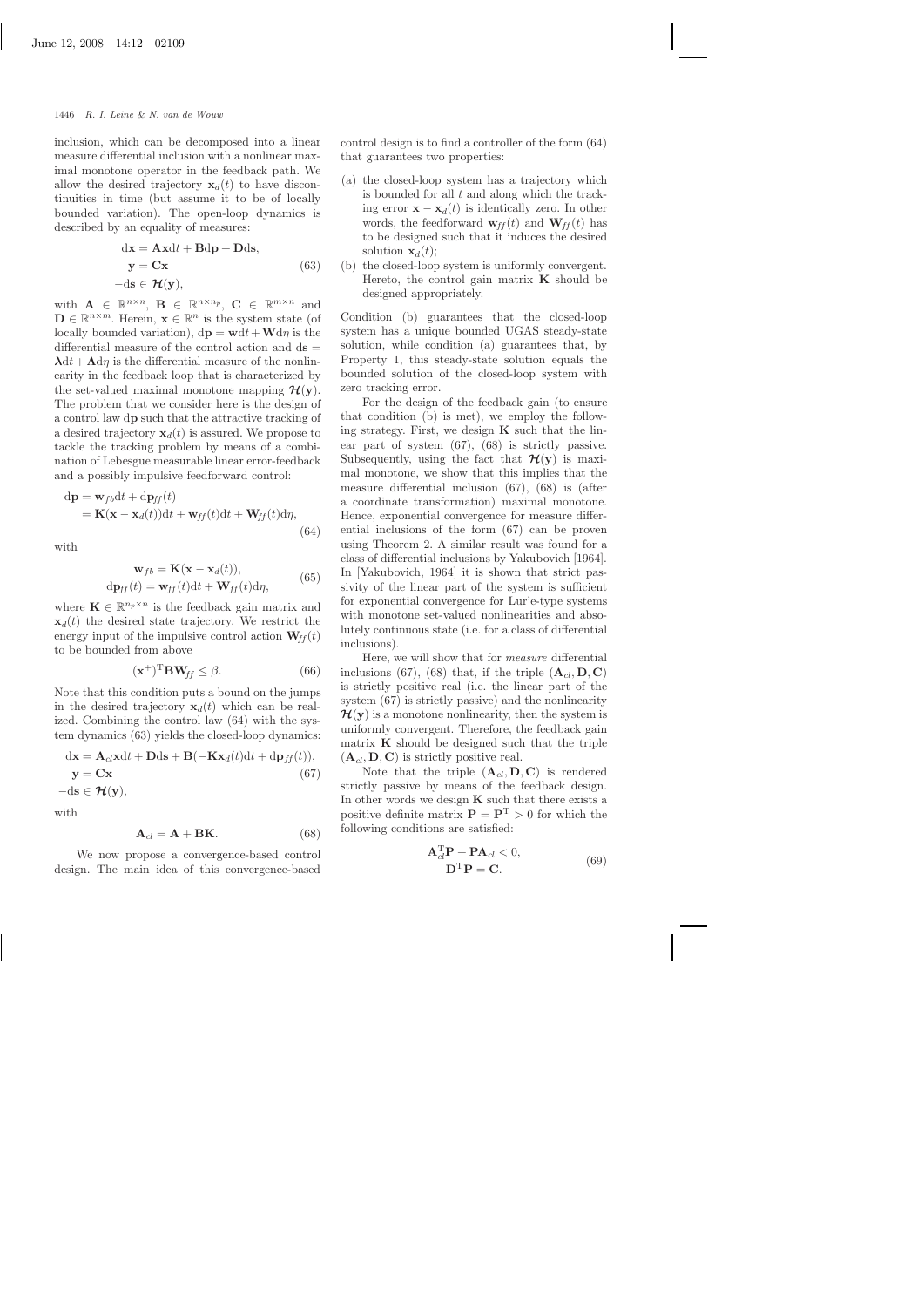$$
d\tilde{\mathbf{x}} \in -d\mathcal{A}(\tilde{\mathbf{x}}^{+}) - \mathbf{c}(\tilde{\mathbf{x}})dt + d\mathbf{b}(\mathbf{w})
$$
 (70)

with

$$
d\mathcal{A}(\tilde{\mathbf{x}}^{+}) = \mathbf{SDH}(\mathbf{CS}^{-1}\tilde{\mathbf{x}}^{+})(dt + d\eta), \qquad (71)
$$

$$
\mathbf{c}(\tilde{\mathbf{x}}) = -\mathbf{S}\mathbf{A}_{cl}\mathbf{S}^{-1}\tilde{\mathbf{x}},\tag{72}
$$

$$
d\mathbf{b}(\mathbf{w}) = \mathbf{SB}(-\mathbf{K}\mathbf{x}_d(t)dt + d\mathbf{p}_{ff}(t)).
$$
 (73)

We will now show that condition (69) together with the monotonicity of the set-valued mapping  $\mathcal{H}(y)$  implies strict monotonicity of the differential inclusion (70). Hereto, we prove the strict monotonicity of the set-valued operator  $-\mathbf{S}\mathbf{A}_{c} \mathbf{S}^{-1} \tilde{\mathbf{x}} + \mathbf{A}_{c} \mathbf{S}^{-1} \tilde{\mathbf{x}}$ **SD***H*(**CS**<sup>−1</sup> $\tilde{\mathbf{x}}$ <sup>i</sup>). Using  $\lambda_i \in -\mathcal{H}(\mathbf{CS}^{-1}\tilde{\mathbf{x}}_i)$ ,  $i = 1, 2$ , we can verify that it holds

$$
(\tilde{\mathbf{x}}_1 - \tilde{\mathbf{x}}_2)^{\mathrm{T}}(-\mathbf{S}\mathbf{A}_{cl}\mathbf{S}^{-1}\tilde{\mathbf{x}}_1 - \mathbf{SD}\boldsymbol{\lambda}_1 + \mathbf{S}\mathbf{A}_{cl}\mathbf{S}^{-1}\tilde{\mathbf{x}}_2 + \mathbf{SD}\boldsymbol{\lambda}_2) = (\tilde{\mathbf{x}}_1 - \tilde{\mathbf{x}}_2)^{\mathrm{T}}(-\mathbf{S}\mathbf{A}_{cl}\mathbf{S}^{-1})(\tilde{\mathbf{x}}_1 - \tilde{\mathbf{x}}_2) + (\tilde{\mathbf{x}}_1 - \tilde{\mathbf{x}}_2)^{\mathrm{T}}\mathbf{SD}(\boldsymbol{\lambda}_2 - \boldsymbol{\lambda}_1) = -(\mathbf{x}_1 - \mathbf{x}_2)^{\mathrm{T}}(\mathbf{S}^{\mathrm{T}}\mathbf{S}\mathbf{A}_{cl})(\mathbf{x}_1 - \mathbf{x}_2) + (\mathbf{x}_1 - \mathbf{x}_2)^{\mathrm{T}}\mathbf{S}^{\mathrm{T}}\mathbf{SD}(\boldsymbol{\lambda}_2 - \boldsymbol{\lambda}_1) = -\frac{1}{2}(\mathbf{x}_1 - \mathbf{x}_2)^{\mathrm{T}}(\mathbf{PA}_{cl} + \mathbf{A}_{cl}^{\mathrm{T}}\mathbf{P})(\mathbf{x}_1 - \mathbf{x}_2) + (\mathbf{x}_1 - \mathbf{x}_2)^{\mathrm{T}}\mathbf{PD}(\boldsymbol{\lambda}_2 - \boldsymbol{\lambda}_1).
$$
(74)

Using the conditions (69), we can write  $-\mathbf{x}^T(\mathbf{A}_{cl}^T\mathbf{P}+\mathbf{A}_{cl})\mathbf{x} > \alpha \|\mathbf{x}\|^2$  for some  $\alpha > 0$  and  $\mathbf{x}^T\mathbf{P}\mathbf{D}$  $\mathbf{PA}_{cl}|\mathbf{x} \ge \alpha ||\mathbf{x}||^2$  for some  $\alpha > 0$  and  $\mathbf{x}^T \mathbf{PD} = \mathbf{x}^T \mathbf{C}^T - \mathbf{x}^T$  and Eq. (74) becomes  $\mathbf{x}^{\mathrm{T}}\mathbf{C}^{\mathrm{T}} = \mathbf{y}^{\mathrm{T}}$  and Eq. (74) becomes

$$
(\tilde{\mathbf{x}}_1 - \tilde{\mathbf{x}}_2)^{\mathrm{T}}(-\mathbf{S}\mathbf{A}_{cl}\mathbf{S}^{-1}\tilde{\mathbf{x}}_1 - \mathbf{S}\mathbf{D}\boldsymbol{\lambda}_1 + \mathbf{S}\mathbf{A}_{cl}\mathbf{S}^{-1}\tilde{\mathbf{x}}_2 + \mathbf{S}\mathbf{D}\boldsymbol{\lambda}_2) \geq \frac{\alpha}{2} ||\mathbf{x}_1 - \mathbf{x}_2||^2 + (\mathbf{y}_1 - \mathbf{y}_2)^{\mathrm{T}}(\boldsymbol{\lambda}_2 - \boldsymbol{\lambda}_1).
$$
 (75)

Finally, we use the fact that  $\lambda_i \in -\mathcal{H}(\mathbf{y}_i), i = 1, 2$ , and the monotonicity of the set-valued nonlinearity  $\mathcal{H}(y)$  to conclude that

$$
(\tilde{\mathbf{x}}_1 - \tilde{\mathbf{x}}_2)^{\mathrm{T}}(-\mathbf{S}\mathbf{A}_{cl}\mathbf{S}^{-1}\tilde{\mathbf{x}}_1 - \mathbf{S}\mathbf{D}\boldsymbol{\lambda}_1 + \mathbf{S}\mathbf{A}_{cl}\mathbf{S}^{-1}\tilde{\mathbf{x}}_2 + \mathbf{S}\mathbf{D}\boldsymbol{\lambda}_2) \ge \frac{\alpha}{2} ||\mathbf{x}_1 - \mathbf{x}_2||^2.
$$
 (76)

In other words, strict monotonicity of the  $\tilde{\mathbf{x}}$ dynamics is guaranteed. Earlier in the paper we have shown that strict monotonicity implies uniform convergence. Moreover, the convergence property is conserved under smooth coordinate transformations (see [Pavlov *et al.*, 2005d]). Consequently, if the  $\tilde{\mathbf{x}}$ -dynamics is uniformly convergent, then also the **x**-dynamics is uniformly convergent.

#### **7. Illustrative Examples**

In the next sections, examples concerning models for the control of mechanical systems with setvalued friction and one-way clutches illustrate the power of the result in Theorem 2. Moreover, the results of Sec. 6 on tracking control are applied to mechanical systems with friction and a one-way clutch in Secs. 7.2 and 7.3.

#### **7.1.** *One-way clutch*

The time-evolution of the velocity of a mass  $m$  (see Fig. 1) subjected to a one-way clutch, a dashpot  $b >$ 0 and an external input (considering both bounded and impulsive contributions) can be described by the equality of measures

$$
mdu = dp + ds - budt.
$$
 (77)

We can decompose the differential measure ds of the one-way clutch in

$$
ds = \lambda dt + \Lambda d\eta, \qquad (78)
$$

where  $\lambda := s'_t$  is the contact force and  $\Lambda = s'_n$  is the contact impulse. The differential impulse measure ds of the one-way clutch obeys the set-valued force law

$$
-ds \in \text{Upr}(u^+). \tag{79}
$$

The set-valued function  $Upr(x)$  is the unilateral primitive [Glocker, 2001]:

$$
-y \in \text{Upr}(x) \Leftrightarrow 0 \le x \perp y \ge 0
$$
  

$$
\Leftrightarrow x \ge 0, y \ge 0, xy = 0,
$$
 (80)

being a maximal monotone operator (Fig. 2).

The input consists of a bounded force  $f$  and an impulse F

$$
dp = fdt + Fd\eta.
$$
 (81)



Fig. 1. Mass with one-way clutch and impulsive actuation.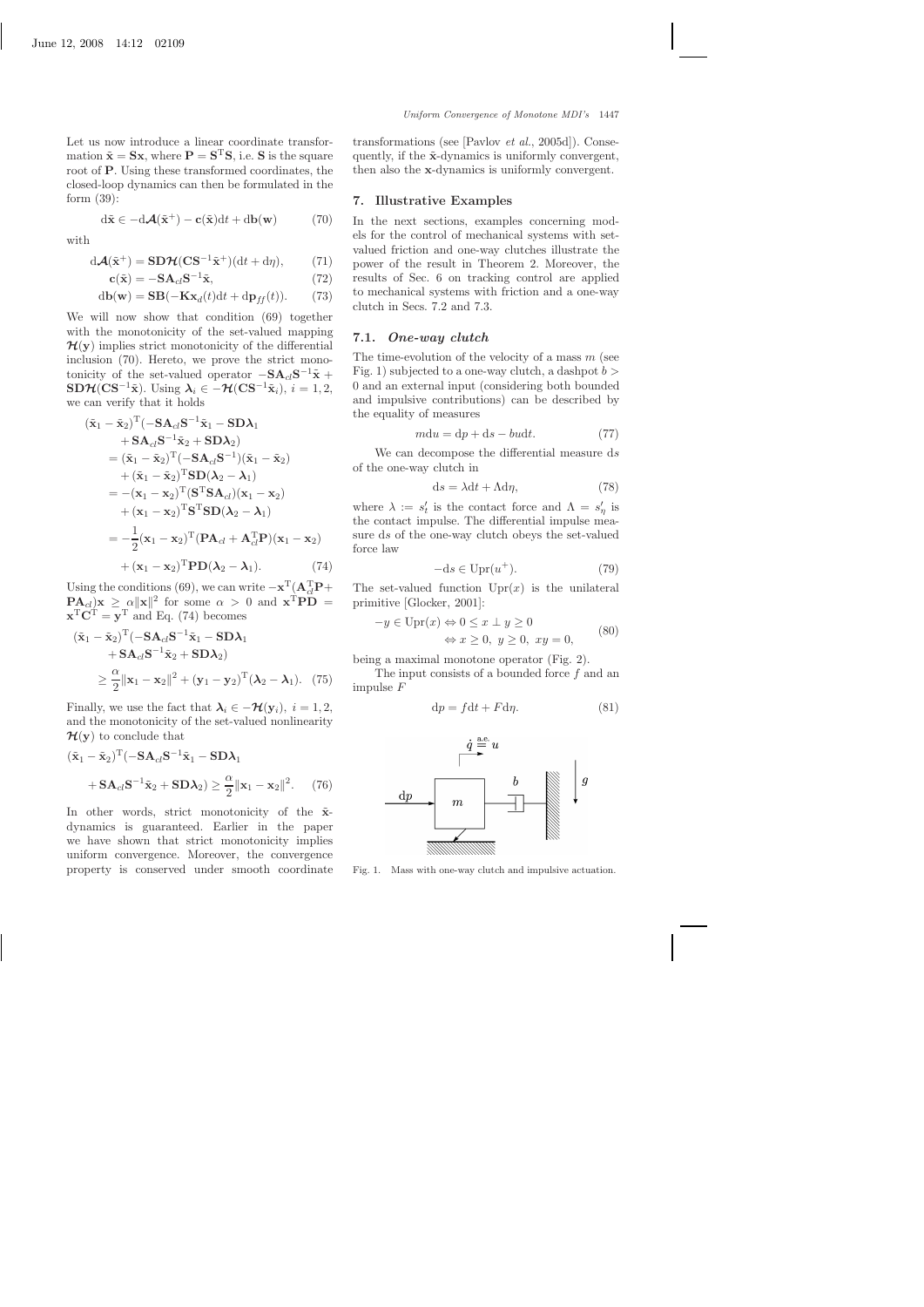

Fig. 2. Unilateral primitive.

We assume that an impulsive input  $F > 0$  is transmitted by firing bullets with mass  $m_0$  and constant speed  $v \leq v_{\text{max}}$  on the left side of the mass m. We assume a completely inelastic impact. If  $u \geq v$ , then the bullet is not able to hit the mass  $m$  and then the impulse F equals zero. If  $u^+ < v$ , then the impulse F equals the mass of the bullet multiplied with its velocity jump:

$$
F = m_0(v - u^+). \tag{82}
$$

Similarly, we assume that an impulsive input  $F < 0$ is transmitted by firing on the right side of the mass m with a speed  $v < 0$ , bounded by  $|v| \le v_{\text{max}}$ . The energy input  $u^+F = m_0u^+(v - u^+)$  of the impulse F is maximal when  $u^+ = (1/2)v$  and is therefore bounded from above by  $\beta := (1/4)m_0 v_{\text{max}}^2 \ge |u^+ F|$ .

We first prove the existence of a compact positively invariant set with Theorem 1 which uses the Lyapunov function  $W(u) = (1/2)u^2$ , that we recognize to be the kinetic energy divided by the mass m. The time-derivative W<sup> $\dot{W}$ </sup> gives, using  $u\lambda = 0$ ,

$$
\dot{W} \le -\frac{b}{m}u^2 + u\sup_{t \in \mathbb{R}}(f(t)),\tag{83}
$$

and it therefore holds that  $\alpha = b/m$  and  $\gamma =$  $(1/b)$  sup $_{t\in\mathbb{R}}(f(t))$  with  $\alpha$  and  $\gamma$  defined in Theorem 1. Theorem 1 states that if the time-instants  $t_i$ of the impulses  $F$  are separated by the dwell-time

$$
\tau = \frac{\delta}{2(\delta - 1)\alpha} \ln \left( 1 + \frac{2\beta}{\delta^2 \gamma^2} \right),\tag{84}
$$

then the set

$$
\mathcal{W} = \left\{ u \in \mathbb{R}^+ \left| \frac{1}{2} u^2 \le \frac{1}{2} \delta^2 \gamma^2 + \beta \right\} \right\} \tag{85}
$$

is a compact positively invariant set for arbitrary  $\delta > 1$ . Following Corollory 1, we conclude that the dwell-time can be made arbitrary small by increasing δ. We therefore take  $τ$  to be smaller than the minimal time-lapse between two succeeding impulsive time-instants, which gives a lower bound for  $\delta$ .

Just as in the proof of Theorem 2, we prove incremental stability using the Lyapunov function

$$
V = \frac{1}{2}(u_2 - u_1)^2.
$$
 (86)

First, we consider the time-derivative  $\dot{V}$ :

$$
\dot{V} = (u_2 - u_1)(\dot{u}_2 - \dot{u}_1)
$$
\n
$$
= (u_2 - u_1)\frac{1}{m}(\lambda_2 - bu_2 - \lambda_1 + bu_1)
$$
\n
$$
= (u_2 - u_1)\frac{1}{m}(\lambda_2 - \lambda_1) - \frac{b}{m}(u_2 - u_1)^2,
$$
\n
$$
\leq -\frac{b}{m}(u_2 - u_1)^2,
$$
\n(87)

with  $-\lambda_1 \in \text{Upr}(u_1), -\lambda_2 \in \text{Upr}(u_2).$ 

Subsequently, we consider a jump in 
$$
V
$$
:

$$
V^{+} - V^{-} = V(u_{1}^{+}, u_{2}^{+}) - V(u_{1}^{-}, u_{2}^{-})
$$
  
= 
$$
\frac{1}{2}(u_{2}^{+} - u_{1}^{+})^{2} - \frac{1}{2}(u_{2}^{-} - u_{1}^{-})^{2}
$$
  
= 
$$
\frac{1}{2}(u_{2}^{+} + u_{2}^{-} - u_{1}^{+} - u_{1}^{-})
$$
  

$$
(u_{2}^{+} - u_{2}^{-} - u_{1}^{+} + u_{1}^{-}).
$$
 (88)

Following the proof of Theorem 2, we eliminate  $u_1^-$  and  $u_2^-$  by substituting the impact equation  $m(u_j^+ - u_j^-) = \Lambda_j + F, j = 1,2$ :

$$
V^{+} - V^{-} = \frac{1}{2} \left( 2u_2^{+} - \frac{1}{m} \Lambda_2 - 2u_1^{+} + \frac{1}{m} \Lambda_1 \right) \frac{1}{m} (\Lambda_2 - \Lambda_1)
$$

$$
= (u_2^{+} - u_1^{+}) \frac{1}{m} (\Lambda_2 - \Lambda_1)
$$

$$
- \frac{1}{2m^2} (\Lambda_2 - \Lambda_1)^2
$$

$$
\leq 0.
$$
 (89)

Hence, it holds for the differential measure  $dV$  that

$$
dV = \dot{V}dt + (V^+ - V^-)d\eta
$$
  

$$
\leq -\alpha(u_2 - u_1)^2 dt,
$$
 (90)

with

$$
\alpha = \frac{b}{m}.
$$

Integration of dV over a nonempty time-interval therefore leads to a strict decrease of the function V as long as  $u_2 \neq u_1$ . This proves incremental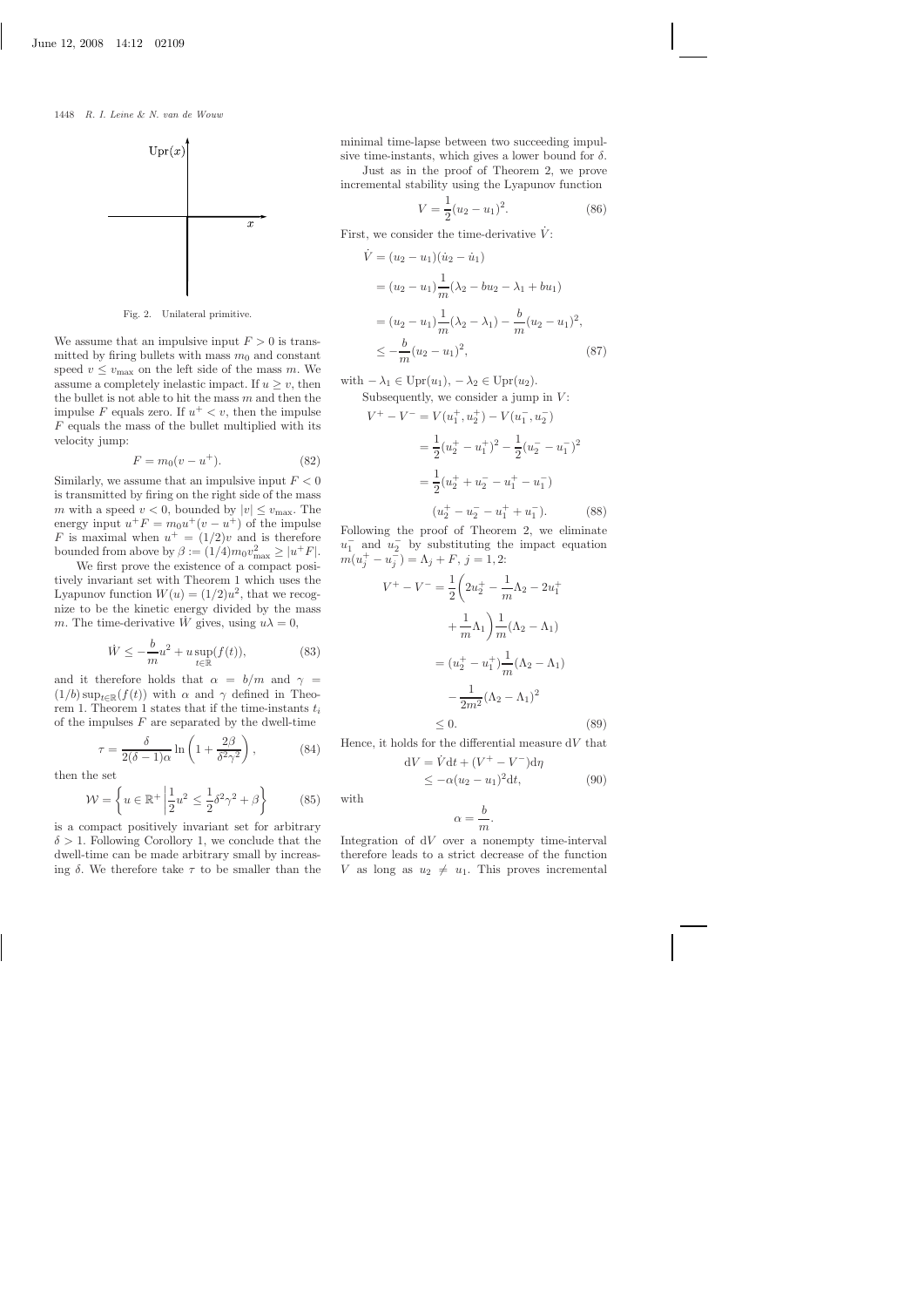stability. Consequently, the system is exponentially convergent (see Theorem 2).

# **7.2.** *Tracking control for mechanical systems with set-valued friction*

In this section, we consider the tracking control problem for mechanical systems with set-valued friction. Hereto, we study a common motor-load configuration as depicted in Fig. 3. The essential problem here is the fact that the friction and the actuation are noncollocated (i.e. the motor, mass  $m_1$ , is actuated and the load, mass  $m_2$ , is subject to friction). Note that the spring-damper combination, with stiffness  $c$  and viscous damping constant  $b$ , reflects a finite-stiffness coupling between the motor and load as is usual in many motion systems. A common approach in tackling control problems for systems with friction is that of friction compensation. This angle of attack is clearly not feasible here since the actuation cannot compensate directly for the friction. Another common approach in compensating for nonlinearities can be recognized in the backstepping control schemes [Khalil, 1996]. However, these generally require differentiability of the nonlinearity, which is not the case here due to the set-valued nature of the friction law.

In many applications, mainly the velocity of the load is of interest. In this context, one can think of controlling a printhead in a printer, where the printhead is to achieve a constant velocity when moving across the paper or drilling systems where the bottom-hole-assemble (including the drill bit) should achieve a constant cutting speed. From this perspective, the following third-order differential inclusion describes the dynamics of the system under study:

$$
\dot{\mathbf{x}} = \overline{\mathbf{A}}\mathbf{x} + \mathbf{B}w + \mathbf{D}\overline{\lambda},
$$
  
\n
$$
y = \mathbf{C}\mathbf{x}
$$
  
\n
$$
\overline{\lambda} \in -\overline{\mathcal{H}}(y),
$$
\n(91)



Fig. 3. Typical motor-load configuration with noncollocated friction and actuation.

with

$$
\overline{\mathbf{A}} = \begin{bmatrix} 0 & -1 & 1 \\ \frac{c}{m_1} & -\frac{b}{m_1} & \frac{b}{m_1} \\ -\frac{c}{m_2} & \frac{b}{m_2} & -\frac{b}{m_2} \end{bmatrix}, \quad \mathbf{B} = \begin{bmatrix} 0 \\ \frac{1}{m_1} \\ 0 \end{bmatrix},
$$

$$
\mathbf{D} = \begin{bmatrix} 0 \\ 0 \\ \frac{1}{m_2} \end{bmatrix}, \quad \mathbf{C}^{\mathrm{T}} = \begin{bmatrix} 0 \\ 0 \\ 1 \end{bmatrix}.
$$
 (92)

Herein,  $\mathbf{x} = \begin{bmatrix} q_2 - q_1 & \dot{q}_1 & \dot{q}_2 \end{bmatrix}^\text{T}$  is the absolutely continuous system state  $w \in \mathbb{R}$  is the control action continuous system state,  $w \in \mathbb{R}$  is the control action and  $\overline{\lambda} \in \mathbb{R}$  is the friction force that is characterized by the set-valued mapping  $\overline{\mathcal{H}}(\cdot) : \mathbb{R} \to \mathbb{R}$ . The setvalued friction law adopted here includes a combination of Coulomb friction, viscous friction and the Stribeck effect:

$$
\overline{\mathcal{H}}(y) = m_2 g \left( \mu_0 \operatorname{Sign}(y) + \mu_1 y - \frac{\mu_2 y}{1 + \mu_2 |y|} \right),
$$
  
with 
$$
\operatorname{Sign}(y) = \begin{cases} \{-1\} & y < 0 \\ [-1, 1] & y = 0 \\ \{1\} & y > 0 \end{cases}
$$
 (93)

where g is the gravitational acceleration,  $\mu_0 > 0$ is the Coulomb friction coefficient,  $\mu_1 > 0$  is the viscous friction coefficient and  $\mu_2$  is an additional coefficient characterizing the modeling of the Stribeck effect. It is well known that exactly such a Stribeck effect can induce instabilities, complicating the design of stabilizing controllers, see e.g. [Armstrong–H´elouvry *et al.*, 1994]. In Fig. 4, such type of set-valued static friction is depicted schematically. At this point, we will transform the friction law  $\overline{\mathcal{H}}(y)$  to a strictly maximal monotone operator  $\mathcal{H}(y)$ 

$$
\mathcal{H}(y) = \overline{\mathcal{H}}(y) + \kappa y, \quad \text{with } \kappa = m_2 g(\mu_2 - \mu_1), \quad (94)
$$

where the choice of  $\kappa$  ensures that the set-valued mapping  $\mathcal{H}(y)$  is a maximal monotone mapping. System (91) can therefore be transformed into the form (63)

$$
dx = Axdt + Bdp + Dds,
$$
  
\n
$$
y = Cx
$$
 (95)  
\n
$$
-ds \in \mathcal{H}(y),
$$

where  $\mathbf{A} = \overline{\mathbf{A}} + \kappa \mathbf{D} \mathbf{C}$ ,  $dp = wdt$ ,  $ds = \lambda dt$  and  $\mathcal{H}(y)$  is a maximal monotone mapping. We now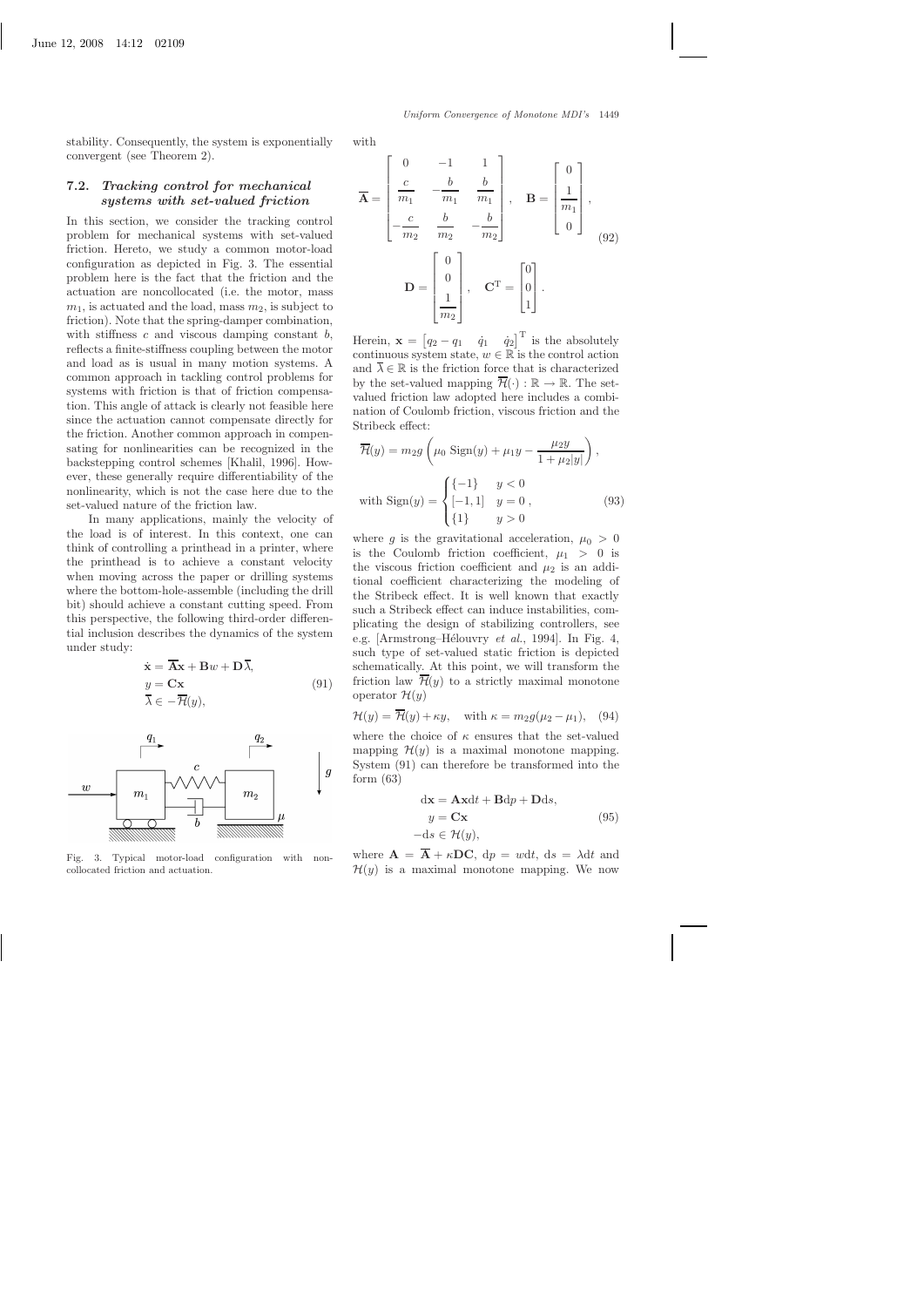

Fig. 4. Friction law  $\mathcal{H}(y)$  and transformed friction law  $\overline{\mathcal{H}}(y)$ .

use the convergence-based tracking control strategy proposed in Sec. 6 to solve the tracking problem of this mechanical system with friction. Hereto, we use a combination of linear error-feedback and feedforward control as in (64), where  $\mathbf{K} = |k_1|$  $k_2$  $k_3$ is the feedback gain matrix which has to be chosen such that the triple  $(\mathbf{A}_{cl}, \mathbf{D}, \mathbf{C})$  is strictly positive real.

We adopt the following system parameters:  $q =$ 9.81,  $m_1 = 1$ ,  $m_2 = 1$ ,  $c = 100$ ,  $b = 1$ ,  $\mu_0 = 0.2$ ,  $\mu_1 = 0.1$  and  $\mu_2 = 0.2$ . The resulting friction map and the transformed (monotone) friction map are shown in Fig. 4. Moreover, we aim at tracking a constant velocity solution (with desired velocity  $v_d$ ) for both the motor and the load; i.e. the desired state-trajectory is given by

 $\mathbf{x}_d(t)$ 

$$
= \left[ -\frac{m_2g}{c} \left( \mu_0 + \mu_1 v_d - \frac{\mu_2 v_d}{1 + \mu_2 |v_d|} \right) v_d v_d \right]^\mathrm{T},
$$

where  $v_d = 1$ . Note that this velocity lies in the range in which the friction law exhibits a pronounced Stribeck effect. Let us design the controller in the form (64). Firstly, the feedforward which induces the desired solution is given by

$$
w_{ff} = m_2 g \left( \mu_0 + \mu_1 v_d - \frac{\mu_2 v_d}{1 + \mu_2 |v_d|} \right). \tag{96}
$$

Secondly, by checking appropriate LMI conditions or frequency-domain conditions (see e.g. [Khalil, 1996]) for the strictly positive realness of the triple  $(\mathbf{A}_{cl}, \mathbf{D}, \mathbf{C})$ , suitable controller gains can be selected:  $k_1 = -30$ ,  $k_2 = -150$  and  $k_3 = -150$ . The strict positive realness of the triple  $(\mathbf{A}_{cl}, \mathbf{D}, \mathbf{C})$  can be proven using the following symmetric, positive definite matrix **P**

$$
\mathbf{P} = \begin{bmatrix} 50.98 & -0.33 & 0 \\ -0.33 & 0.005 & 0 \\ 0 & 0 & 1 \end{bmatrix} > 0.
$$
 (97)

satisfying the LMIs (69).

Next, we implement control law (64) on system (91), with these control gains and feedforward (96) and use numerical time-stepping schemes [Acary *et al.*, 2008; Leine & Nijmeijer, 2004; Moreau, 1988b] to numerically compute the solution of the closed-loop system. In Fig. 5, the velocities of both masses are depicted when the controller is active and asymptotic tracking of the constant velocity solution is achieved. Note that when only the feedforward is applied, the desired solution is still a solution of the system; however, no asymptotic tracking was achieved, see Fig. 6. In this figure, it is shown that both masses ultimately come to a standstill. Clearly, the system now exhibits at least two steady-state solutions; the desired solution and the solution on which  $x_1 = -u_{ff}/c$ ,  $x_2 = 0$  and  $x_3 = 0$ , as depicted in Fig. 6. Consequently, the system without feedback is not convergent. For both cases the initial condition  $\mathbf{x}(0) = \begin{bmatrix} 0 & 0.8 & 0.8 \end{bmatrix}^T$  was used.

Note that we solve a stabilization problem in this example. However, using the strategy discussed here, we can make any bounded feasible timevarying desired solution  $x_d(t)$  attractively stable using the same feedback gain matrix **K**.



Fig. 5. Feedback and feedforward control.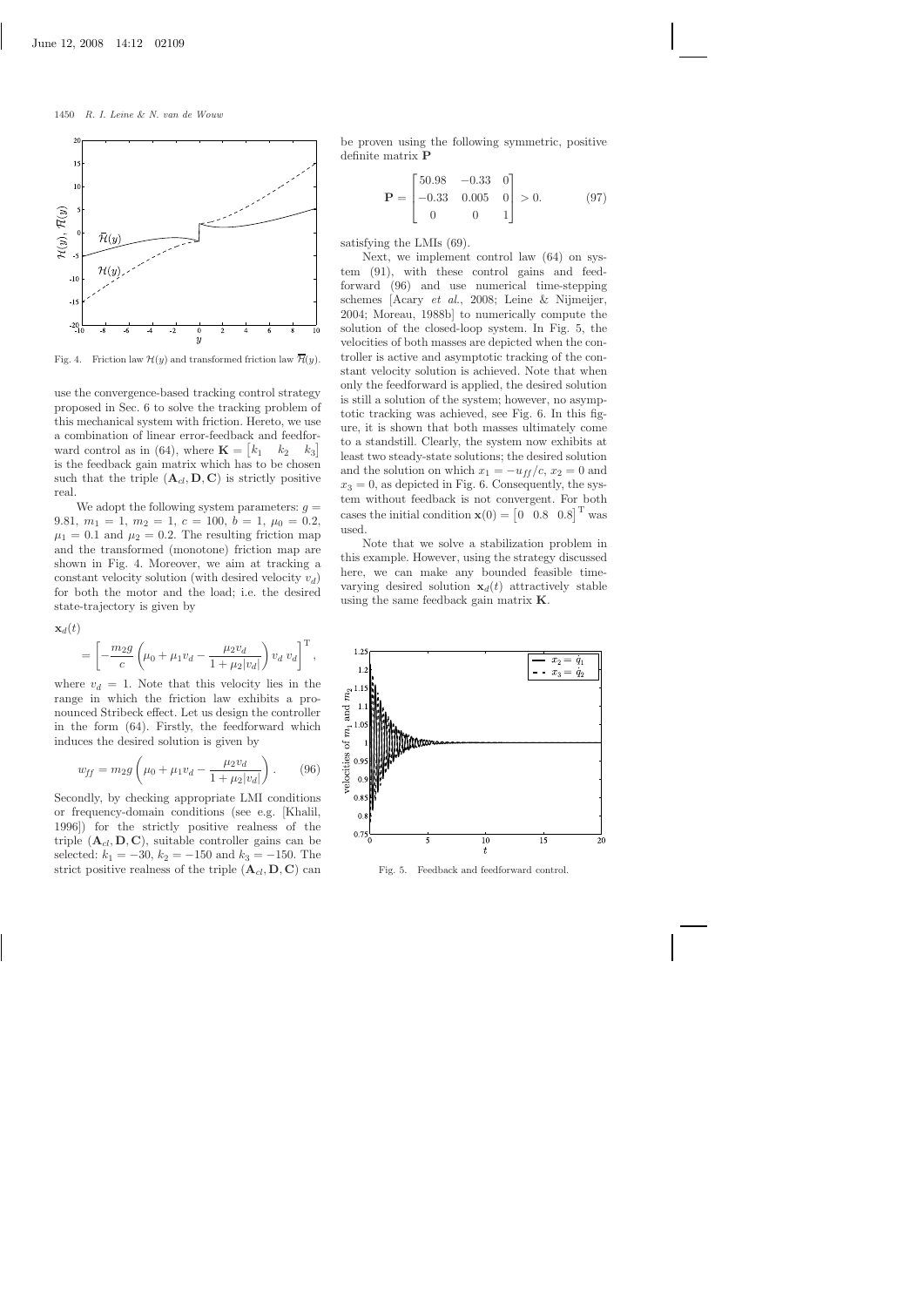

Fig. 6. Only feedforward control.

# **7.3.** *Tracking control for a mechanical system using an impulsive input*

In the example of Sec. 7.2 we solved the tracking problem mechanical motion system with setvalued friction. In the current example, we consider a similar system; however, the set-valued friction is replaced by a one-way clutch and impulsive control action is needed to achieve tracking of a periodic trajectory.

More specifically, we study a variant of the previous problem and replace the friction element by a one-way clutch and add an additional damper  $b_2$ , see Fig. 7. Moreover, we allow for impulsive inputs on the first mass. The open-loop dynamics is now described by an equality of measures:

$$
dx = Axdt + Bdp + Dds,
$$
  
\n
$$
y = Cx
$$
 (98)  
\n
$$
-ds \in \mathcal{H}(y),
$$

with

$$
\mathbf{A} = \begin{bmatrix} 0 & -1 & 1 \\ \frac{c}{m_1} & -\frac{b_1 + b_2}{m_1} & \frac{b_1}{m_1} \\ -\frac{c}{m_2} & \frac{b_1}{m_2} & -\frac{b_1}{m_2} \end{bmatrix},
$$



Fig. 7. Motor-load configuration with one-way clutch and impulsive actuation.

$$
\mathbf{B} = \begin{bmatrix} 0 \\ \frac{1}{m_1} \\ 0 \end{bmatrix}, \quad \mathbf{D} = \begin{bmatrix} 0 \\ 0 \\ \frac{1}{m_2} \end{bmatrix}, \quad \mathbf{C}^{\mathrm{T}} = \begin{bmatrix} 0 \\ 0 \\ 1 \end{bmatrix}.
$$
\n(99)

The evolution  $\mathbf{x}(t)$  of the state vector  $\mathbf{x} = \begin{bmatrix} q_2 - q_1 & u_1 & u_2 \end{bmatrix}^T$  is of locally bounded varia- $|q_2 - q_1 \, u_1|$ tion. The differential measure of the control action  $dp = wdt + Wd\eta$  now also contains an impulsive part  $W$ . The differential measure ds of the force in the one-way clutch is characterized by the scalar set-valued maximal monotone mapping  $\mathcal{H}(x) = \text{Upr}(x)$ .

In this example, we try to let the velocity  $x_3(t) = \dot{q}_2(t)$  approach the desired trajectory  $x_{d3}(t)$ . Hereto, we design trajectories  $x_{d1}(t)$  and  $x_{d2}(t)$ which generate the desired  $x_{d3}(t)$ . Subsequently, we aim at tracking of the desired state trajectory  $x_d(t)$ . The state-tracking problem is solved by making the system uniformly convergent with a feedback  $\mathbf{K}(\mathbf{x} - \mathbf{x}_d(t))$ . As in Sec. 7.2, we can design **K** such that the triple  $(A_{cl}, D, C)$  is rendered strictly passive, which, given the monotonicity of  $\mathcal{H}(y)$ , makes the system uniformly convergent.

We adopt the following system parameters:  $g > 0, m_1 = 1, m_2 = 1, c = 10, b_1 = 1$  and  $b_2 = -1.4$ . The negative damping  $b_2 < 0$  causes the system matrix **A** to have a positive real eigenvalue. The desired velocity of the second mass is characterized by a periodic sawtooth wave with period time T:

$$
x_{d3}(t) = \begin{cases} \mod(t, T) & \text{for } 0 \leq \mod(t, T) \leq \frac{T}{4} \quad \text{(ramp-up)} \\ -\mod(t, T) + \frac{T}{2} & \text{for } \frac{T}{4} \leq \mod(t, T) \leq \frac{T}{2} \quad \text{(ramp-down)} \\ 0 & \text{for } \frac{T}{2} \leq \mod(t, T) \leq T \quad \text{(deadband)} \end{cases}
$$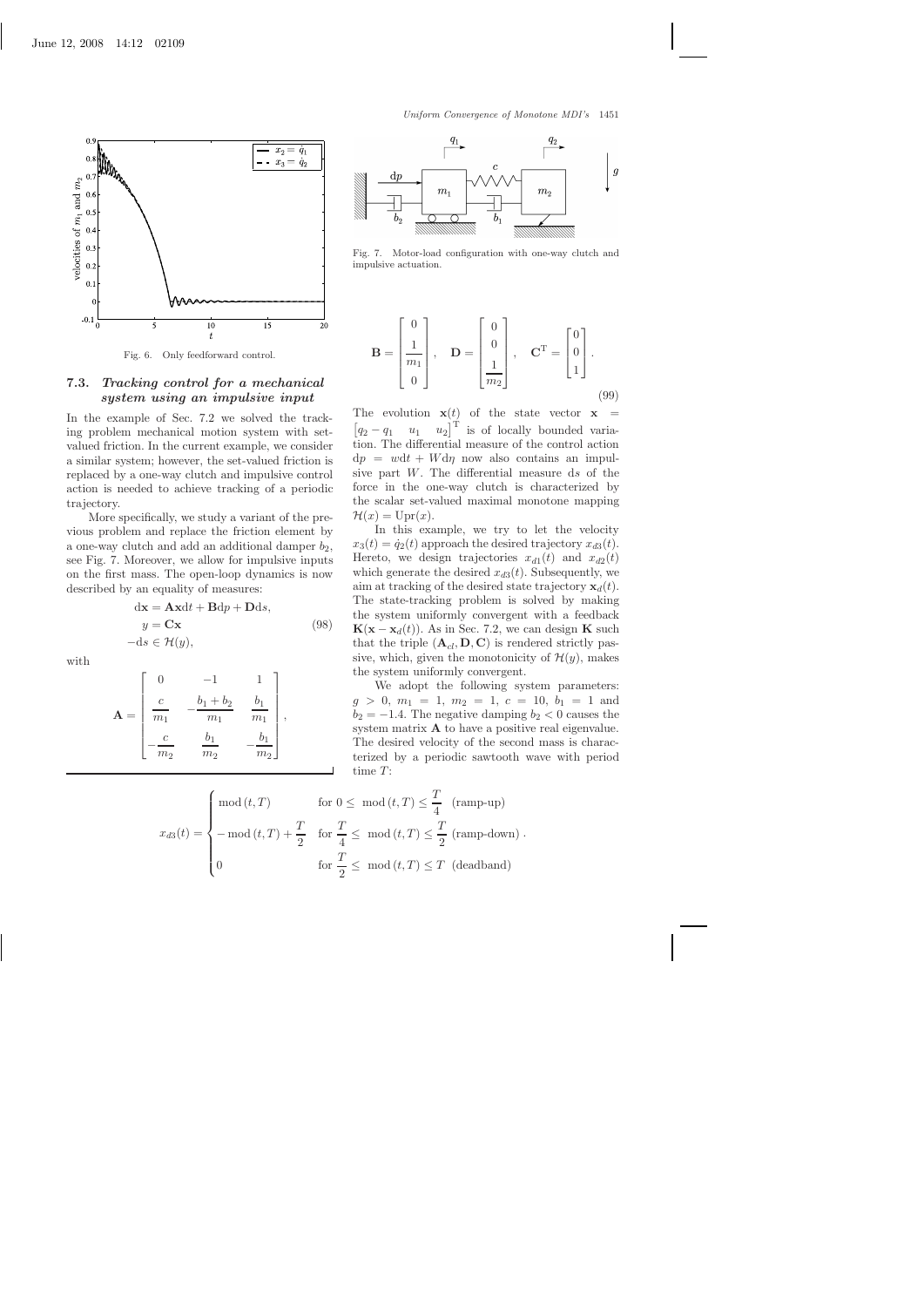

Fig. 8. Desired trajectory  $x_{d3}(t)$ .

The signal  $x_{d3}(t)$  for  $T = 1$  s is shown in Fig. 8. The desired trajectory  $x_{d3}(t)$  is a periodic signal which is time-continuous but has three kinks in each period. Kinks in  $x_{d3}(t)$  can be achieved by applying an impulsive force on the first mass which causes an instantaneous change in the velocity  $x_2 = \dot{q}_1$ and therefore a discontinuous force in the damper  $b_1$ . The one-way clutch on the second mass prevents negative values of  $x_{d3}$  and no impulsive force on the first mass is therefore necessary for the change from ramp-down to deadband. In a first step, the signals  $x_{d1}(t)$ ,  $x_{d2}(t)$  and  $ds(t)$  are designed such that

$$
\dot{x}_{d1}(t) = -x_{d2}(t) + x_{d3}(t)
$$
\n
$$
dx_{d3}(t) = \left(-\frac{c}{m_2}x_{d1}(t) - \frac{b_1}{m_2}(-x_{d2}(t) + x_{d3}(t))\right)dt
$$
\n
$$
+ \frac{1}{m_2}ds(t)
$$
\n
$$
-ds(t) \in \text{Upr}(x_{d3}(t)), \tag{100}
$$

for the given periodic trajectory  $x_{d3}(t)$ . The solution of this problem is not unique as we are free to choose  $ds(t) \geq 0$  for  $x_{d3}(t) = 0$ . By fixing  $ds(t) = \dot{s}_0 dt$  to a constant value for  $x_{d3}(t) = 0$  (i.e.  $\dot{s}_0$  is a constant), we obtain the following discontinuous differential equation for  $x_{d1}(t)$ :

$$
\dot{x}_{d1} = \begin{cases} \frac{m_2}{b_1} \left( -\dot{x}_{d3}(t) - \frac{c}{m_2} x_{d1} \right) & x_{d3}(t) > 0, \\ \frac{m_2}{b_1} \left( -\frac{c}{m_2} x_{d1} + \frac{1}{m_2} \dot{s}_0 \right) & x_{d3}(t) = 0 \end{cases}
$$
(101)

The numerical solution of  $x_{d1}(t)$  gives (after a transient) a periodic signal  $x_{d1}(t)$  and  $x_{d2}(t)$  =  $-\dot{x}_{d1}(t) + x_{d3}(t)$  (see the dotted lines in Figs. 12 and 13 which are mostly below the solid lines). We have taken  $\dot{s}_0 = 1$ . Subsequently, the feedforward input  $dp_{ff} = w_{ff}dt + W_{ff}d\eta$  is designed such that

$$
\begin{aligned} \mathrm{d}p_{ff} &= m_1 \mathrm{d}x_{d2} - (cx_{d1} + b_1(-x_{d2} + x_{d3}) \\ &- b_2 x_{d2}) \mathrm{d}t \end{aligned} \tag{102}
$$

and it therefore holds that  $\mathbf{x}(t) = \mathbf{x}_d(t)$  for  $t \geq 0$  if  $\mathbf{x}(0) = \mathbf{x}_d(0)$ , where  $\mathbf{x}(t)$  is a solution of (98), (99), with  $dp = dp_{ff}$ . The feedforward input  $dp_{ff}/dt$  is shown in Fig. 9 and is equal to  $w_{ff}(t)$  almost everywhere. Two impulsive inputs  $W_{ff}(t)$  per period can be seen at the time-instants for which there is a "change rampup to ramp-down" and "ramp-down to deadband". Next, we implement the control law (64) on system (98) with the feedforward d $p_{ff}$  as in (102). We choose  $\mathbf{K} = \begin{bmatrix} 0 & -4 & 0 \end{bmatrix}$  which renders the triple  $(\mathbf{A} \cdot \mathbf{D} \mathbf{C})$  strictly positive real and therefore the  $(A_{cl}, D, C)$  strictly positive real and, therefore, the closed-loop system (98), (99), (64), (102) has convergent dynamics. The strict positive realness of the triple  $(\mathbf{A}_{cl}, \mathbf{D}, \mathbf{C})$  can be proven using the following matrix **P**

$$
\mathbf{P} = \begin{bmatrix} 34 & -10.5 & 0 \\ -10.5 & 6 & 0 \\ 0 & 0 & 1 \end{bmatrix} > 0,
$$
  
\n
$$
\mathbf{Q} = -(\mathbf{A}_{cl}^{T}\mathbf{P} + \mathbf{P}\mathbf{A}_{cl}) > 0,
$$
  
\n
$$
\mathbf{D}^{T}\mathbf{P} = \mathbf{C}, \quad \mathbf{A}_{cl} = \mathbf{A} + \mathbf{B}\mathbf{K}.
$$
 (103)

Figure 10 shows the closed-loop dynamics for which the desired periodic solution  $x_d(t)$  is globally attractively stable. The attraction to the periodic solution from an arbitrary initial condition occurs in finite time (symptotic attraction). Figure 11 shows the open-loop dynamics for which there is no statefeedback. The desired periodic solution  $x_d(t)$  is not globally attractive, not even locally, and the solution from the choosen initial condition is attracted to a stable period-2 solution. Clearly, the system without feedback is not convergent. For both cases the initial condition  $\mathbf{x}(0) = \begin{bmatrix} 0.16 & 2.17 & 0 \end{bmatrix}^T$  was used. Figures 12 and 13 show the time-histories of  $x_1(t)$  and  $x_{d1}(t)$ , respectively  $x_2(t)$  and  $x_{d2}(t)$ , in solid and dotted lines. Jumps in the state  $x_2(t)$  and desired state  $x_{d2}(t)$  can be seen on time-instants for which the input is impulsive.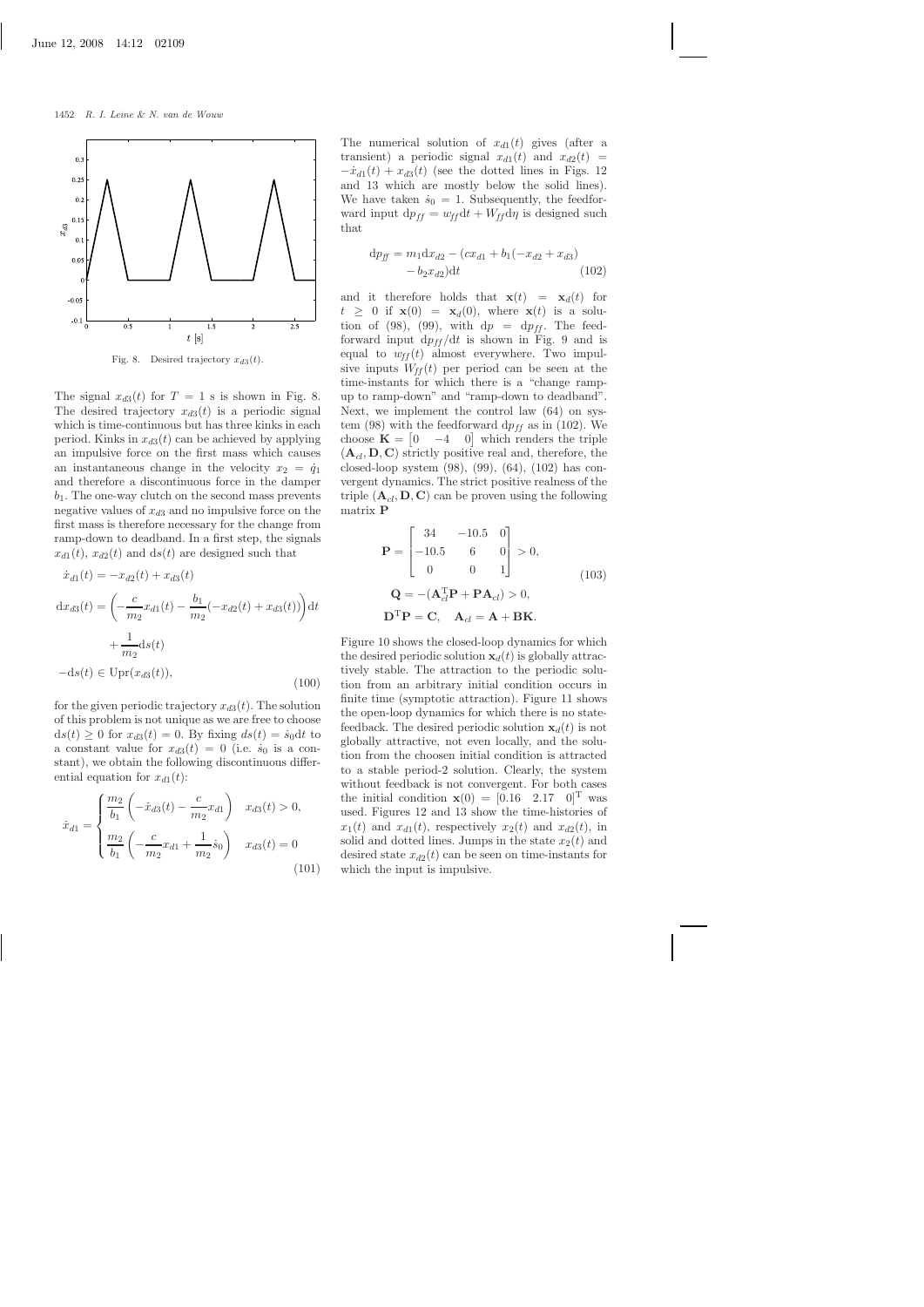

Fig. 9. Feedforward dp*ff* /dt.



Fig. 10. Trajectories  $x_3(t)$  (solid) and  $x_{d3}(t)$  (dotted) for the case of feedback and feedforward control.



Fig. 11. Trajectories  $x_3(t)$  (solid) and  $x_{d3}(t)$  (dotted) for the case of only feedforward control.



Fig. 12. Trajectories  $x_1(t)$  (solid) and  $x_{d1}(t)$  (dotted) for the case of feedback and feedforward control.



Fig. 13. Trajectories  $x_2(t)$  (solid) and  $x_{d2}(t)$  (dotted) for the case of feedback and feedforward control.

#### **8. Conclusions**

In the previous sections, sufficient conditions have been derived for the uniform convergence of a class of measure differential inclusions with certain maximal monotonicity properties. We will summarize the main ideas of the paper.

First, sufficient conditions have been presented in Theorem 1 for the existence of a compact positively invariant set. Theorem 1 relies on a Lyapunov argument with the squared magnitude of the state as Lyapunov function, which is a kind of energy function. The assumption of strict monotonicity of the Lebesgue part of the state dependent righthand side equals a strict passivity requirement with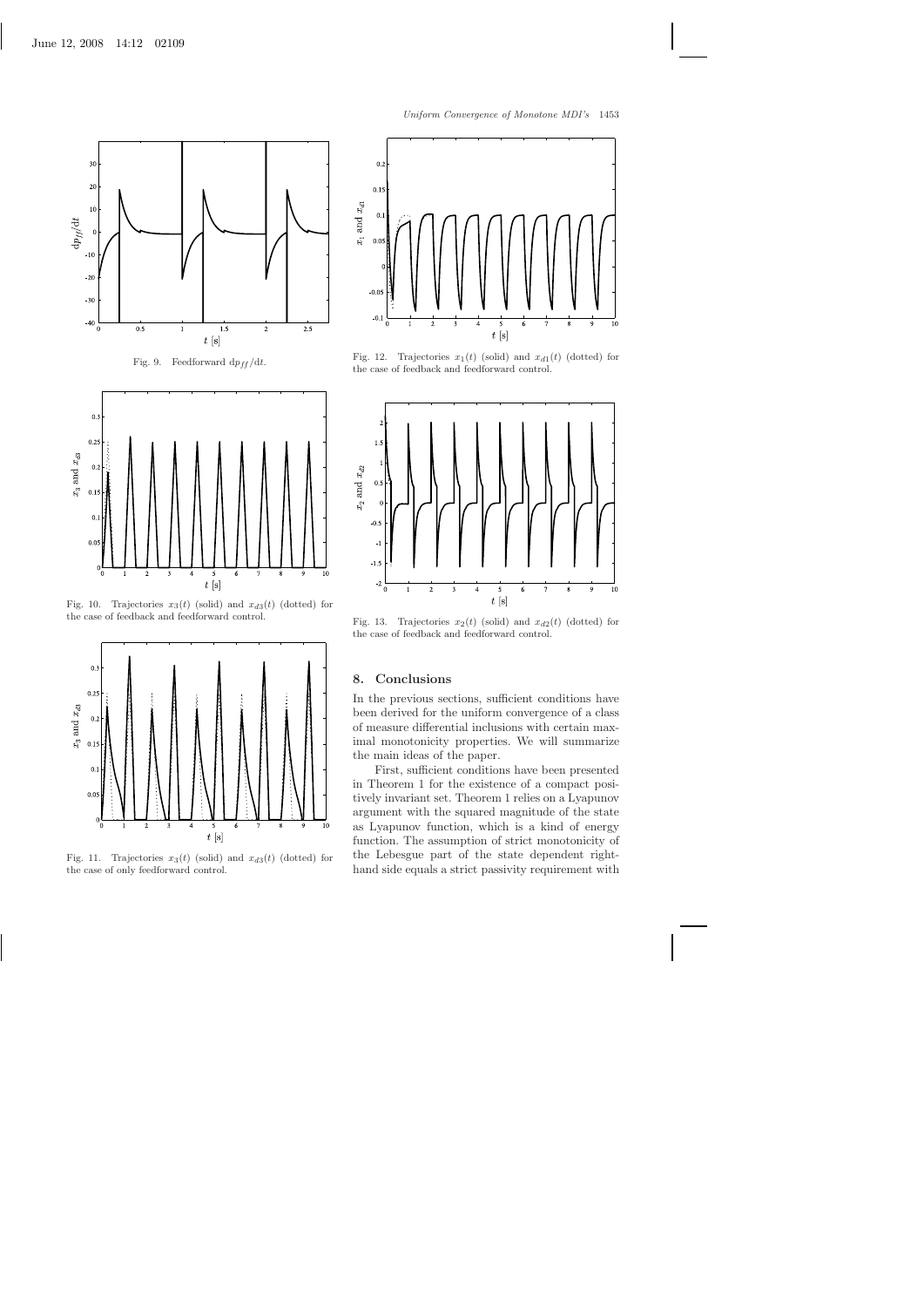a quadratic dissipation. The quadratic dissipation can always outperform the linear energy input of bounded nonimpulsive forces. Hence, during nonimpulsive motion, the system dissipates energy for large enough magnitudes of the state. The assumption of monotonicity of the atomic part of the state dependent right-hand side equals a passivity requirement. Moreover, the energy input of the impulsive inputs is assumed to be bounded. This means that, for a given size of the compact positively invariant set of which we like to prove existence, we can find a dwell-time for the impulsive inputs. If the time-lapse between subsequent impulsive inputs is larger than this dwell-time, then the Lebesgue measurable dissipative forces have enough time to "eat" the energy input of the impulsive input. This reasoning works also in the opposite direction. Given a certain dwell-time, there exists a certain compact positively invariant set of the system. This means that the dwell-time is not really a condition for the existence of a compact positively invariant set, but is merely a constant which relates to the size of such a set. The existence of such a set guarantees the existence of a solution that is bounded for all times.

Subsequently, sufficient conditions for incremental attractive stability have been derived in Theorem 2 using again a Lyapunov-based approach. The decrease of the Lyapunov function, which measures the distance between two arbitrary solutions, follows from a monotonicity condition. Incremental attractive stability implies that all solutions converge to one another. The aforementioned bounded (steady-state) solution must therefore be globally asymptotically stable for all bounded inputs, which rigourously proves uniform convergence of the system (Theorem 2).

The above theorems hinge on a few important assumptions, for which we can give the following interpretations in the context of mechanical systems with impulsive right-hand sides:

- (1) *Separation of state-dependent forces and inputs.* In other words: no cross-talk between statedependent forces and inputs. This excludes mixed terms in state and input, which for instant arise if the generalized force directions of the input forces are state-dependent.
- (2) *A strict monotonicity condition on the Lebesgue measurable right-hand side.* This implies that the state-dependent forces in the system are strictly passive.
- (3) *A monotonicity condition on the atomic* (*impulsive*) *right-hand side.* This implies that the state-dependent impulses in the system are passive.
- (4) *Bounded energy input of the impulsive inputs.* The physical meaning of this assumption has been elucidated in Sec. 7.1.
- (5) *A dwell-time condition.* The dwell-time can be choosen to be arbitrary small. In practice, there always exist a minimal time between two impulsive inputs which can be exerted on the system.

Condition 2 is the condition which may limit most of all the use of Theorem 2, simply because many systems are not dissipative. However, systems can be *made* dissipative using an appropriate control. In other words, the presented theorems give us the knowledge how to design controllers, such that the closed loop system is uniformly convergent. The uniform convergence can then be used for tracking control purposes, synchronization, etc. In Sec. 6 we presented such a convergence-based tracking control design for a class of measure differential inclusions in Lur'e form. Finally, we presented examples of mechanical systems with set-valued force laws. In these examples, it has been demonstrated that the tracking problem for a class of systems with noncollocated actuation and set-valued friction can be solved using the results presented in this paper.

#### **References**

- Acary, V., Brogliato, B. & Goeleven, D. [2008] "Higher order Moreaus sweeping process: Mathematical formulation and numerical simulation," *Mathematical Programming, Series A*, Vol. 113, pp. 133–217.
- Angeli, D. [2002] "A Lyapunov approach to incremental stability properties," *IEEE Trans. Autom. Contr.* **47**, 410–421.
- Arcak, M. & Kokotović, P. [2001] "Observer-based control of systems with slope-restricted nonlinearities," *IEEE Trans. Autom. Contr.* **46**, 1–5.
- Armstrong-Hélouvry, B., Dupont, P. & Canudas de Wit, C. [1994] "A survey of models, analysis tools and compensation methods for the control of machines with friction," *Automatica* **30**, 1083–1138.
- Aubin, J.-P. & Frankowska, H. [1990] *Set-Valued Analysis*, Systems and Control: Foundations and Applications, Vol. 2 (Birkhaüser, Boston).
- Bourgeot, J. M. & Brogliato, B. [2005] "Tracking control of complementarity Lagrangian systems," *Int. J. Bifurcation and Chaos* **15**, 1839–1866.
- Br´ezis, H. [1973] *Operateurs Maximaux Monotones et Semi-groupes de Contractions dans les Espaces de*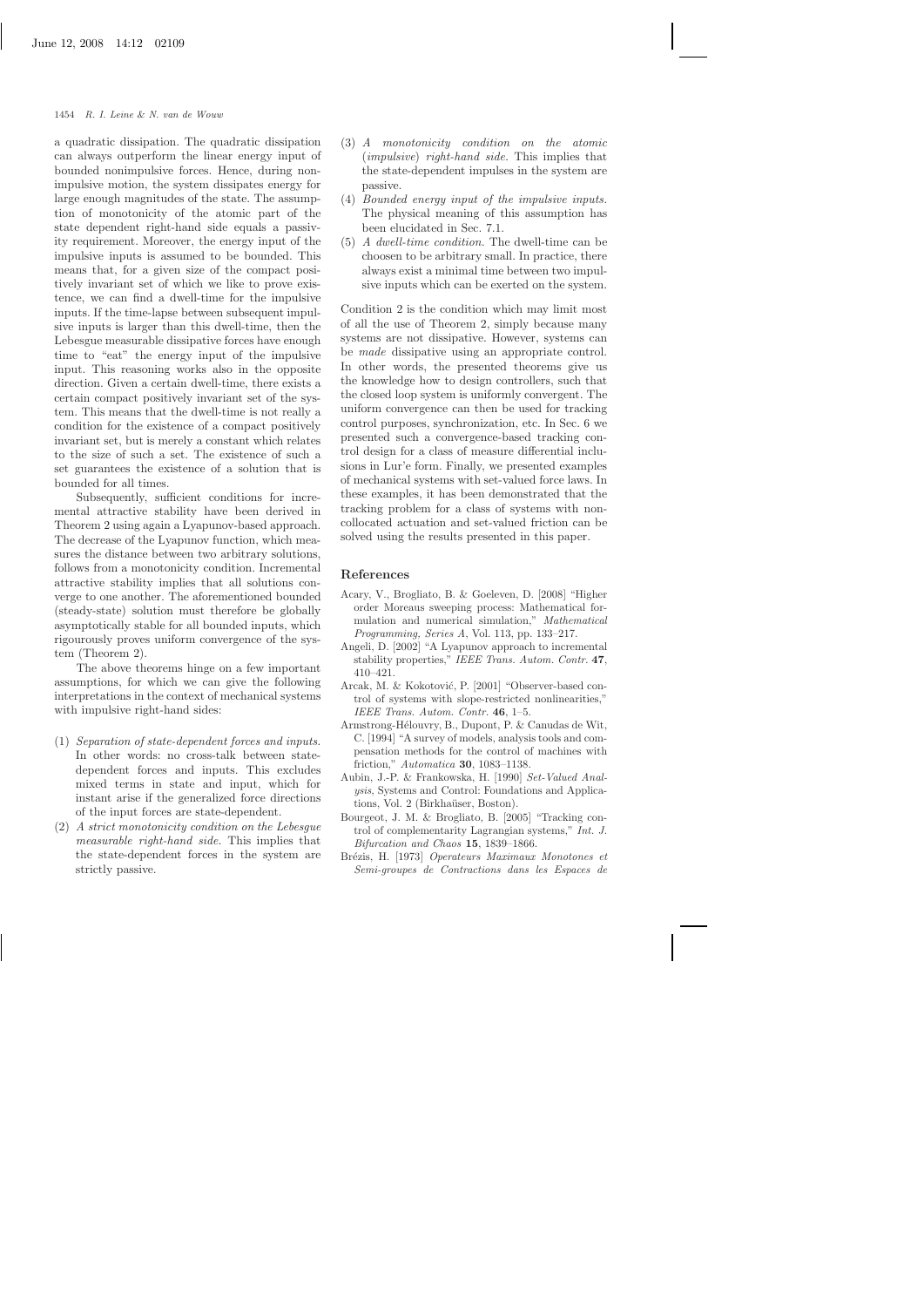*Hilbert*, North-Holland Mathematics Studies, Vol. 5 (North-Holland Publishing Company, Amsterdam).

- Brogliato, B., Niculescu, S.-I. & Orhant, P. [1997] "On the control of finite-dimensional mechanical systems with unilateral constraints," *IEEE Trans. Autom. Contr.* **42**, 200–215.
- Brogliato, B. [1999] *Nonsmooth Mechanics*, 2nd edition (Springer, London).
- Brogliato, B. [2004] "Absolute stability and the Lagrange–Dirichlet theorem with monotone multivalued mappings," *Syst. Contr. Lett.* **51**, 343–353.
- Byrnes, C. I., Delli Priscoli, F. & Isidori, A. [1997] *Output Regulation of Uncertain Nonlinear Systems* (Birkhaüser, Boston).
- Coddington, E. A. & Levinson, N. [1955] *Theory of Ordinary Differential Equations* (McGraw-Hill, NY).
- Demidovich, B. P. [1967] *Lectures on Stability Theory* (in Russian), (Nauka, Moscow).
- Filippov, A. F. [1988] *Differential Equations with Discontinuous Right-Hand Sides* (Kluwer Academic, Dordrecht).
- Fromion, V., Monaco, S. & Normand-Cyrot, D. [1996] "Asymptotic properties of incrementally stable systems," *IEEE Trans. Autom. Contr.* **41**, 721–723.
- Fromion, V., Scorletti, G. & Ferreres, G. [1999] "Nonlinear performance of a PI controlled missile: An explanation," *Int. J. Robust Nonlin. Contr.* **9**, 485–518.
- Galeani, S., Menini, L. & Tornambè, A. [2004] "A parameterization of exponentially stabilizing controllers for linear mechanical systems subject to non-smooth impacts," *IFAC Ann. Rev. Contr.* **28**, 13–21.
- Glocker, Ch. [2001] *Set-Valued Force Laws*, *Dynamics of Non-Smooth Systems*, Lecture Notes in Applied Mechanics, Vol. 1 (Springer-Verlag, Berlin).
- Glocker, Ch. [2005] "Models of non-smooth switches in electrical systems," *Int. J. Circuit Th. Appl.* **33**, 205– 234.
- Goebel, R. & Teel, A. R. [2006] "Solutions to hybrid inclusions via set and graphical convergence with stability theory applications," *Automatica* **42**, 573–587.
- Heertjes, M. F., Pastink, E., van de Wouw, N. & Nijmeijer, H. [2006] "Experimental frequencydomain analysis of nonlinear controlled optical storage drives," *IEEE Trans. Contr. Syst. Technol.* **14**, 389–397.
- Hespanha, J. P. & Morse, A. S. [1999] "Stability of switched systems with average dwell-time," *Proc. 38th Conf. Decision and Control*, pp. 2655–2660.
- Hespanha, J. P., Liberzon, D. & Teel, A. R. [2005] "On input-to-state stability of impulsive systems," *Proc. 44th Conf. Decision and Control*, 8 pp.
- Indri, M. & Tornambè, A. [2006] "Control of a series of carts in the case of nonsmooth unilateral impacts," *Appl. Math. Lett.* **19**, 541–546.
- Isidori, A. [1995] *Nonlinear Control Systems*, 3rd edition (Springer-Verlag, London).
- Khalil, H. K. [1996] *Nonlinear Systems* (Prentice-Hall, New Jersey).
- Leine, R. I., Brogliato, B. & Nijmeijer, H. [2002] "Periodic motion and bifurcations induced by the Painlevé paradox," *European J. Mech. — A/Solids* **21**, 869–896.
- Leine, R. I. & Nijmeijer, H. [2004] *Dynamics and Bifurcations of Non-Smooth Mechanical Systems*, Lecture Notes in Applied and Computational Mechanics, Vol. 18 (Springer-Verlag, Berlin).
- Leine, R. I. [2006] *On the Stability of Motion in Non-Smooth Mechanical Systems*, Habilitation thesis, ETH Zurich, Switzerland.
- Leine, R. I. & van Campen, D. H. [2006] "Bifurcation phenomena in non-smooth dynamical systems," *European J. Mech. — A/Solids* **25**, 595–616.
- Leine, R. I. & van de Wouw, N. [2007] "Stability properties of equilibrium sets of nonlinear mechanical systems with dry friction and impact," *Int. J. Nonlin. Dyn. Chaos Engin. Syst.*, online.
- Lohmiller, W. & Slotine, J.-J. E. [1998] "On contraction analysis for nonlinear systems," *Automatica* **34**, 683–696.
- Lygeros, J., Johansson, K., Simic, S., Zhang, J. & Sastry, S. [2003] "Dynamical properties of hybrid automata," *IEEE Trans. Autom. Contr.* **48**, 2–17.
- Mallon, N. J., van de Wouw, N., Putra, D. & Nijmeijer, H. [2006] "Friction compensation in a controlled one-link robot using a reduced-order observer," *IEEE Trans. Contr. Syst. Technol.* **14**, 374–383.
- Menini, L. & Tornambè, A. [2001a] "Asymptotic tracking of periodic trajectories for a simple mechanical system subject to nonsmooth impacts," *IEEE Trans. Autom. Contr.* **46**, 1122–1126.
- Menini, L. & Tornambè, A. [2001b] "Exponential and BIBS stabilisation of one degree of freedom mechanical systems subject to single non-smooth impacts," *IEEE Proc. Contr. Th. Appl.* **148**, 147–155.
- Monteiro Marques, M. [1993] *Differential Inclusions in Nonsmooth Mechanical Systems* (Birkhaüser, Basel).
- Moreau, J. J. [1988a] "Bounded variation in time," *Topics in Nonsmooth Mechanics*, eds. Moreau, J. J., Panagiotopoulos, P. D. & Strang, G. (Birkhaüser Verlag, Basel, Boston, Berlin), pp. 1–74.
- Moreau, J. J. [1988b] "Unilateral contact and dry friction in finite freedom dynamics," *Non-Smooth Mechanics and Applications*, eds. Moreau, J. J. & Panagiotopoulos, P. D., CISM Courses and Lectures, Vol. 302 (Springer, Wien), pp. 1–82.
- Pavlov, A., van de Wouw, N. & Nijmeijer, H. [2004] "Convergent dynamics, a tribute to B. P. Demidovich," *Syst. Contr. Lett.* **52**, 257–261.
- Pavlov, A., Pogromsky, A., van de Wouw, N., Nijmeijer, H. & Rooda, J. E. [2005a] "Convergent piecewise affine systems: Analysis and design. Part II: Discontinuous case," *Proc. 44th IEEE Conf. Decision*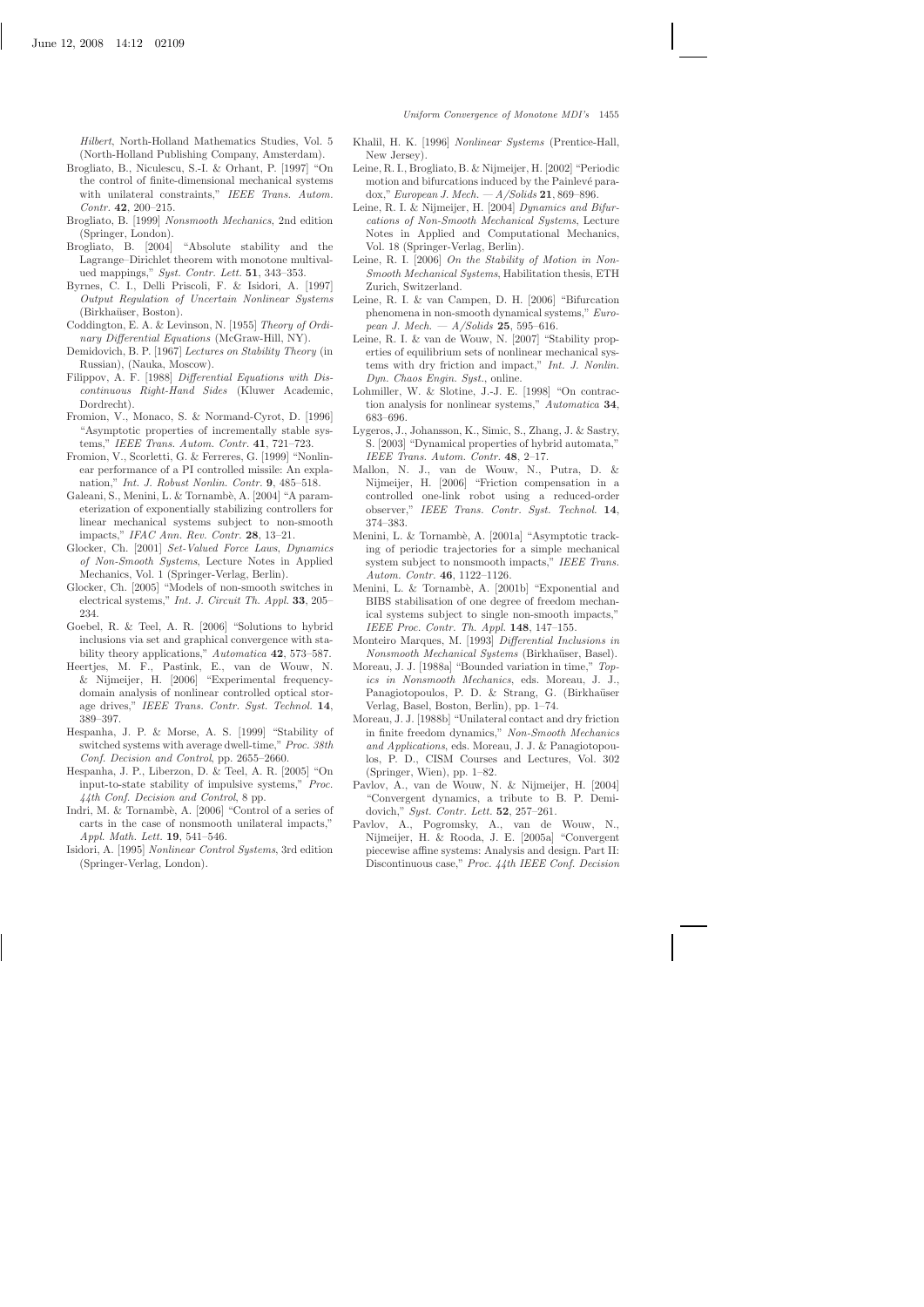*and Control and the European Control Conf. 2005*, Sevilla.

- Pavlov, A., van de Wouw, N. & Nijmeijer, H. [2005b] "Convergent piecewise affine systems: Analysis and design. Part I: Continuous case," *Proc. 44th IEEE Conf. Decision and Control and the European Control Conf. 2005*, Seville.
- Pavlov, A., van de Wouw, N. & Nijmeijer, H. [2005c] "Convergent systems: Analysis and design," *Control and Observer Design for Nonlinear Finite and Infinite Dimensional Systems*, eds. Meurer, T., Graichen, K. & Gilles, D., Lecture Notes in Control and Information Sciences, Vol. 332 (Stuttgart, Germany), pp. 131– 146.
- Pavlov, A., van de Wouw, N. & Nijmeijer, H. [2005d] *Uniform Output Regulation of Nonlinear Systems: A Convergent Dynamics Approach*, Systems & Control: Foundations and Applications Series (Birkhaüser, Boston).
- Pogromsky, A. [1998] "Passivity based design of synchronizing systems," *Int. J. Bifurcation and Chaos* **8**, 295– 319.
- Rantzer, A. & Johansson, M. [2000] "Piecewise linear quadratic optimal control," *IEEE Trans. Autom. Contr.* **45**, 629–637.
- Rockafellar, R. T. [1970] *Convex Analysis*, Princeton Landmarks in Mathematics (Princeton University Press, Princeton, New Jersey).
- Sontag, E. D. [1995] "On the input-to-state stability property," *European J. Contr.* **1**, 24–36.
- van de Wouw, N. & Leine, R. I. [2004] "Attractivity of equilibrium sets of systems with dry friction," *Int. J. Nonlin. Dyn. Chaos Engin. Syst.* **35**, 19–39.
- van de Wouw, N., Leine, R. I. & Nijmeijer, H. [2005] "Controlling attractivity of friction-induced equilibrium sets," *Proc. 44th IEEE Conf. Decision and Control and European Control Conf. ECC*, *IEEE*, *Sevilla*, pp. 2610–2615.
- van de Wouw, N. & Leine, R. I. [2006] "Stability of stationary sets in nonlinear systems with setvalued friction," *Proc. 45th IEEE Conf. Decision and Control and European Control Conf. ECC*, *IEEE*, *San Diego*.
- van de Wouw, N., Pavlov, A. & Nijmeijer, H. [2006] "Controlled synchronisation of continuous PWA systems," *Group Coordination and Cooperative Control*, eds. Pettersen, K. Y., Gravdahl, T. & Nijmeijer, H., Lecture Notes in Control and Information Systems Series (Springer-Verlag, Tromsø, Norway).
- van der Schaft, A. J. & Schumacher, J. M. [2000] *An Introduction to Hybrid Dynamical Systems*, Lecture Notes in Control and Information Sciences, Vol. 251 (Springer, London).
- Willems, J. L. [1970] *Stability Theory of Dynamical Systems* (Thomas Nelson and Sons Ltd., London).

Yakubovich, V. [1964] "Matrix inequalities method in stability theory for nonlinear control systems: I. Absolute stability of forced vibrations," *Autom. Remote Contr.* **7**, 905–917.

# **Appendix**

### **Definitions of Stability Properties**

A proper definition of convergence properties requires an exact definition of (uniform) stability and attractivity. These definitions have been welldefined for differential equations [Coddington & Levinson, 1955; Willems, 1970]. Here, we generalize these definitions to differential inclusions and measure differential inclusions. See also [Leine, 2006] for stability properties of time-autonomous measure differential inclusions.

# *Differential inclusions*

Consider the differential inclusion

 $\dot{\mathbf{x}} \in \mathcal{F}(t, \mathbf{x}), \quad \mathbf{x} \in \mathbb{R}^n, \quad t \in \mathbb{R}, \quad (\text{A.1})$ 

where the function  $\mathcal{F}(t, \mathbf{x})$  is a set-valued function. A solution  $\mathbf{x}(t)$  of  $(A.1)$  is an absolutely continuous function, defined for all  $t$  (at least locally), which fulfills  $(A.1)$  for almost all t. The set of forward solutions of  $(A.1)$  with  $\mathbf{x}(t_0) = \mathbf{x}_0$  is denoted by  $\mathcal{S}(\mathcal{F}, t_0, \mathbf{x}_0)$ .

**Definition 6** (Stability). A solution  $\overline{\mathbf{x}}(t)$  of system (A.1), with  $\overline{\mathbf{x}}(t_0) = \overline{\mathbf{x}}_0$  and which is defined on  $t \in (t_*, +\infty)$ , is said to be

- *stable* if for any  $t_0 \in (t_*, +\infty)$  and  $\varepsilon > 0$ there exists a  $\delta = \delta(\epsilon, t_0) > 0$  such that  $\|\mathbf{x}_0 \bar{\mathbf{x}}(t_0)$   $\leq \delta$  implies that each forward solution  $\mathbf{x}(t) \in \mathcal{S}(\mathcal{F}, t_0, \mathbf{x}_0)$  satisfies  $\|\mathbf{x}(t) - \mathbf{\bar{x}}(t)\| < \varepsilon$  for all  $t \geq t_0$ .
- *uniformly stable* if it is stable and the number  $\delta$ in the definition of stability is independent of  $t_0$ .
- *attractively stable* if it is stable and for any  $t_0 \in$  $(t_*, +\infty)$  there exists  $\overline{\delta} = \overline{\delta}(t_0) > 0$  such that  $\|\mathbf{x}_0 - \overline{\mathbf{x}}_0\| < \overline{\delta}$  implies that each forward solution  $\mathbf{x}(t) \in \mathcal{S}(\mathcal{F}, t_0, \mathbf{x}_0)$  satisfies  $\lim_{t \to +\infty} ||\mathbf{x}(t) \overline{\mathbf{x}}(t)$  = 0 for all  $t \geq t_0$ .
- *uniformly attractively stable* if it is uniformly stable and there exists  $\delta > 0$  (independent of  $t_0$ ) such that for any  $\varepsilon > 0$  there exists  $T = T(\varepsilon) > 0$  such that  $\|\mathbf{x}_0 - \overline{\mathbf{x}}_0\| < \overline{\delta}$  for  $t_0 \in (t_*, +\infty)$  implies that each forward solution  $\mathbf{x}(t) \in \mathcal{S}(\mathcal{F}, t_0, \mathbf{x}_0)$  satisfies  $\|\mathbf{x}(t) - \overline{\mathbf{x}}(t)\| < \varepsilon$  for all  $t \ge t_0 + T$ .

Note that if  $\bar{\mathbf{x}}(t)$  is a stable solution, then it must be the unique forward solution from  $(t_0, \bar{x}_0)$ , i.e.